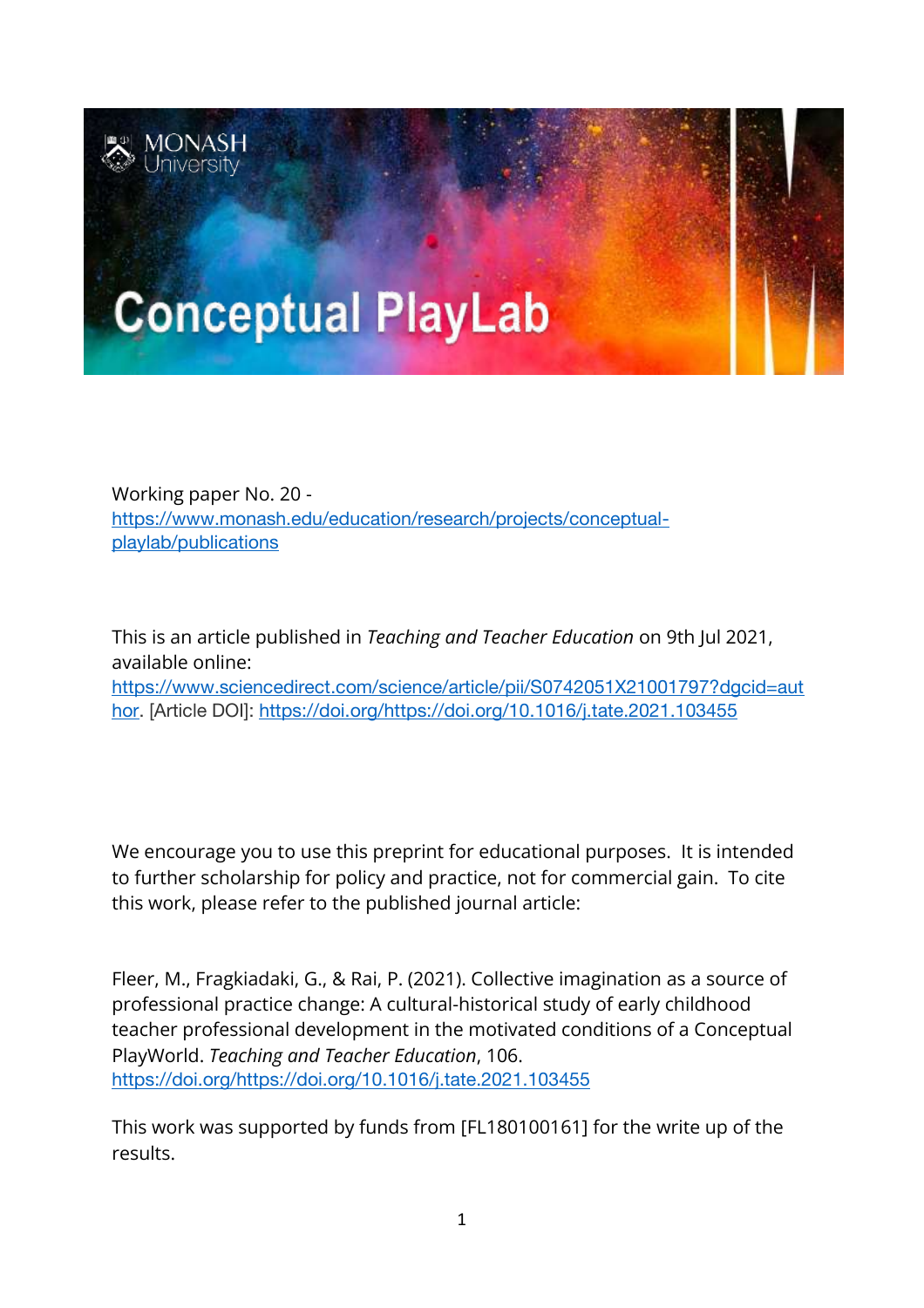**Imagination as a source of professional practice change: A culturalhistorical study of the unique characteristics of early childhood teacher professional development**

## Highlights

- Imagination created the motivating conditions for practice change
- Imagining 'as if' in a mature form of a Conceptual PlayWorld was core to the PD
- Problem solving through multiple imaginings of a Conceptual PlayWorld was identified
- Imagination as a psychological function resourced teacher learning

### **Abstract**

The **purpose** of the research was to investigate how early childhood teachers create new practices as a result of participation in a 10week professional development program of a Conceptual PlayWorld. When seen through the lens of cultural-historical theory, the **study**  identified a set of unique characteristics for early childhood teacher professional development, where the motive orientation of play practice was core. The **major** conclusion was that imagination as a psychological function resourced teacher learning in the motivated conditions of a Conceptual PlayWorld for practice change.

**Keywords:** early childhood; teacher development; cultural-historical; STEM; Professional Development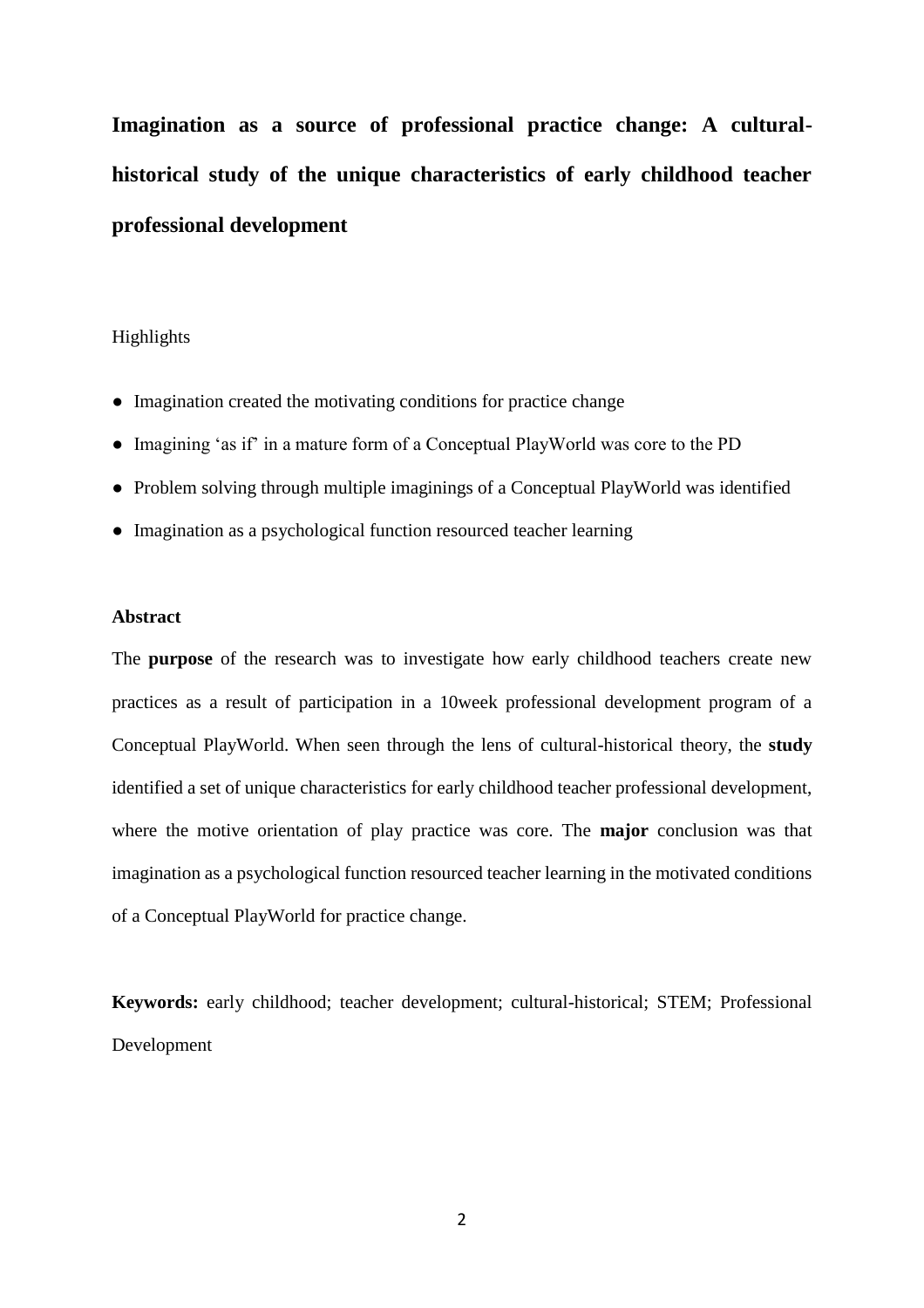Funding: This work was supported by the Australian Research Council Laureate Fellowship Scheme [FL180100161].

#### **1. Introduction**

Historically the literature on the professional development (PD) of teachers and the respective quality of teaching measured in practice has been limited (de Groot-Reuvekamp et al., 2018). A link between classroom practice and the nature and impact of the PD program is not well understood (Egert et al., 2018; Lauer et al., 2014). Correspondingly, an absence of research into teacher PD programs and student outcomes is also evident (Gore et al., 2017). It is argued that "the question of how teaching can be improved remains one of fundamental significance internationally" (Gore et al., 2017, p. 100).

The purpose of this paper is to present the findings of a study that sought to understand how early childhood teachers in play-based settings engage in professional learning through being involved in a PD program of a Conceptual PlayWorld. In so doing, the paper seeks to contribute to better understanding the unique nature of early childhood practices and specific PD of early childhood teachers. To achieve this goal, the paper begins with an overview of what is known about early childhood PD, followed by a discussion of cultural-historical concepts that guided the research, the study design, and the findings. The paper concludes by discussing the unique nature of professional learning and early childhood teacher development in the context of previous studies, where the implications and contribution to early childhood education are given.

# **2. What is known about professional learning and teacher development?**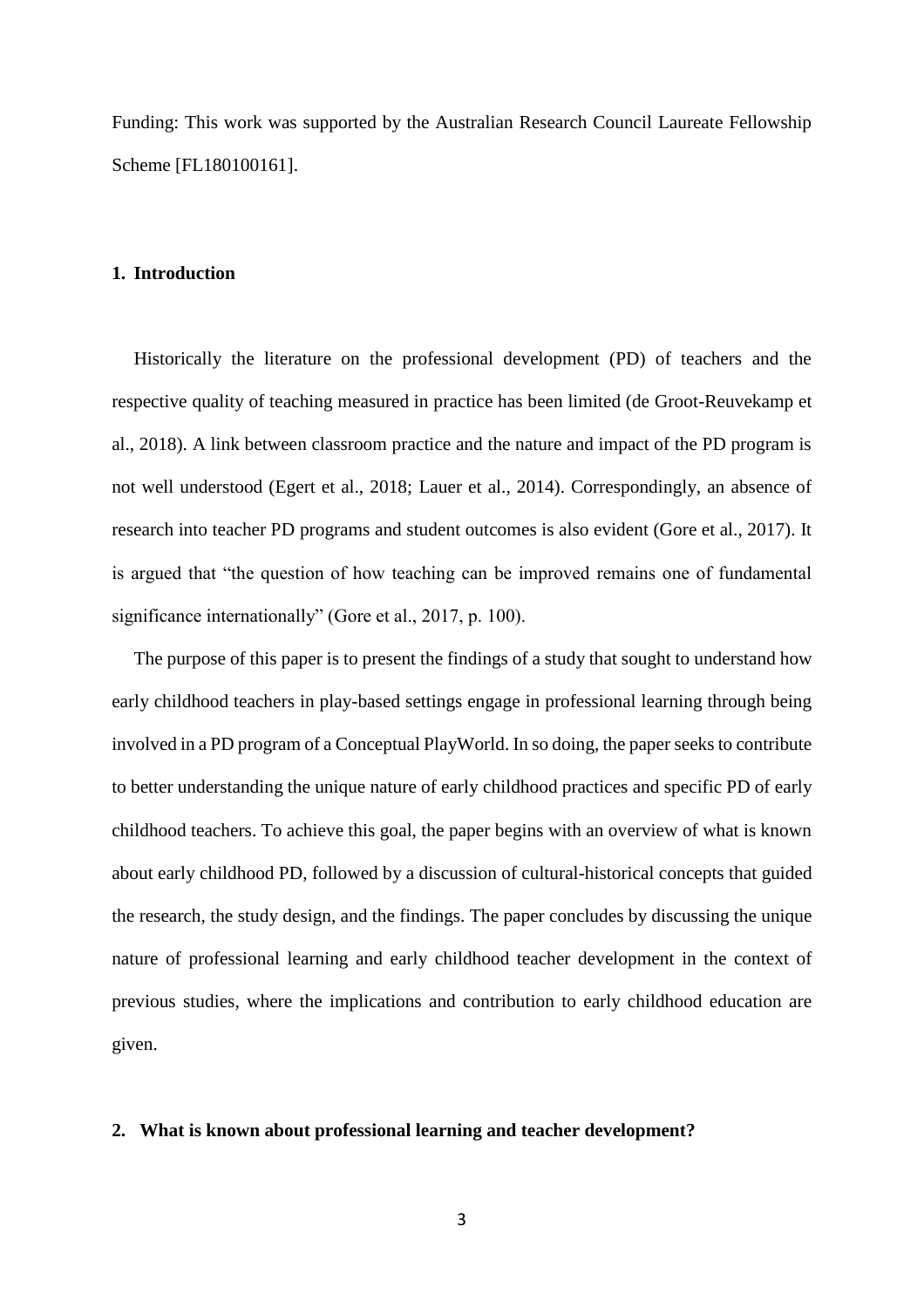What is known about professional learning and practice change has come from the studies of PD programs where an array of models (Stewart, 2014), elements (Schaap & de Bruijn, 2018), and more recently, differing technologies and platforms (Lantz-Andersson et al., 2018; Parsons et al., 2019; Powell & Bodur, 2019; Shannon et al., 2015) are evident. The diversity in PD can be captured through terms such as, co-teaching (Murphy et al., 2015), coaching (Elek & Page, 2019), mentoring (Trevethan & Sandretto, 2017), lesson studies (Vermunt et al., 2019), professional learning communities (Schaap &de Bruijn, 2018) and more. Some of the PD programs and the respective studies have looked at short term outcomes (Lauer et al., 2014) and others longitudinally in terms of teacher practice change (Kaderavek et al., 2020). There is also a mix of terms to describe the area, with the dominant name being PD or PL (Stewart, 2014). This presents an interesting context in which to understand how teachers in early childhood settings grow their practices and develop as teachers.

Internationally, there are studies which have specifically examined the PD of early childhood teachers. In the US Gomez, Kagan and Fox (2015) have shown three pathways through which PD of early childhood teachers can happen 1) upgrading qualifications in a university, 2) competency based credentialing that is awarded based on pre-determined criteria, and 3) ongoing experienced-based PD, such as, communities of practice, modules, onsite coaching or mentoring, and portfolio with demonstrated experience for college credit/credentialing. The latter third area appears to be widely undertaken in many countries (Egert et al., 2018). It is argued by US Gomez, Kagan and Fox (2015) that a combination of these approaches is used by early childhood workforce, and as noted by Hadley, Waniganayake and Shepherd (2015) in Australia, and Thornton and Cherrington (2019) in New Zealand, innovations through the use of technologies and digital forums are emerging in many of these PD programs. Relevant to the focus of this paper, are four key areas of understandings about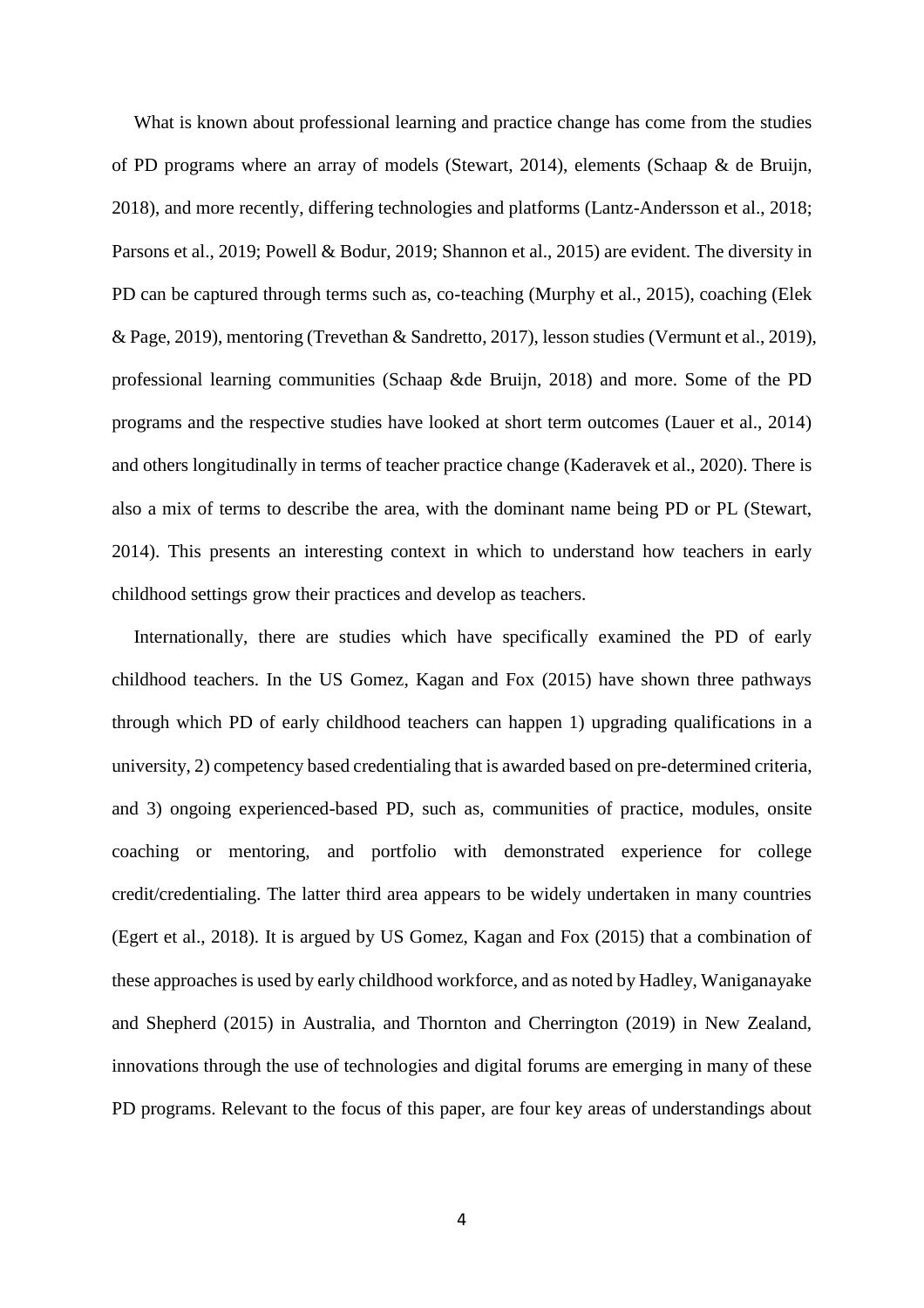the nature of PD and PL of early childhood teachers that come from these studies and the broader literature.

**First,** an emerging research theme in the early childhood PD literature is the sustainability of professional learning communities (Thornton & Cherrington, 2019). Thornton and Cherrington (2019) studied early childhood teachers over a 2.5 year period in order to understand how professional learning communities (PLC) improve teaching and enhance learning. Rather than critical reflection as the core activity, PLC embedded critical reflection into an inclusive and mutually supportive group who shared leadership, values and vision, and engaged in collective learning about individual practice. Importantly, Thornton and Cherrington (2019) identified that different to school PLCs, "The nature of ECE environments would seem to lend itself to collaborative practices as often teachers are working in the same physical space and interacting frequently throughout their working day" (p. 419). However, the policy context in New Zealand suggests that mentoring, coaching and giving time for professional conversations was not common. Consequently, Thornton and Cherrington (2019) investigated how best to build sustainable PLC in early childhood education on-line. Thornton and Cherrington (2019) used on-line activities to support teacher inquiries. Teacher inquiries were deemed core to their PLC design. The on-line forum was also the site where reflective questions were posted throughout the 2.5 year study. The study identified a maturing of the PLC over time because of 5 enablers specific to early childhood settings: clear membership and effective induction; shared focus, commitment and research orientation; clarity of roles including leadership roles; opportunities for dialogue and de-privatisation of practice; and the facilitation of new ideas. In addition, involvement of an outsider in the on-line forum supported the process of interrogating the practices discussed in the PLC. An outsider as an ongoing facilitator or an insider who acts as a critical friend has also been reported by Hadley, Waniganayake and Shepherd (2015) as one of four key spheres of PDL. In their study of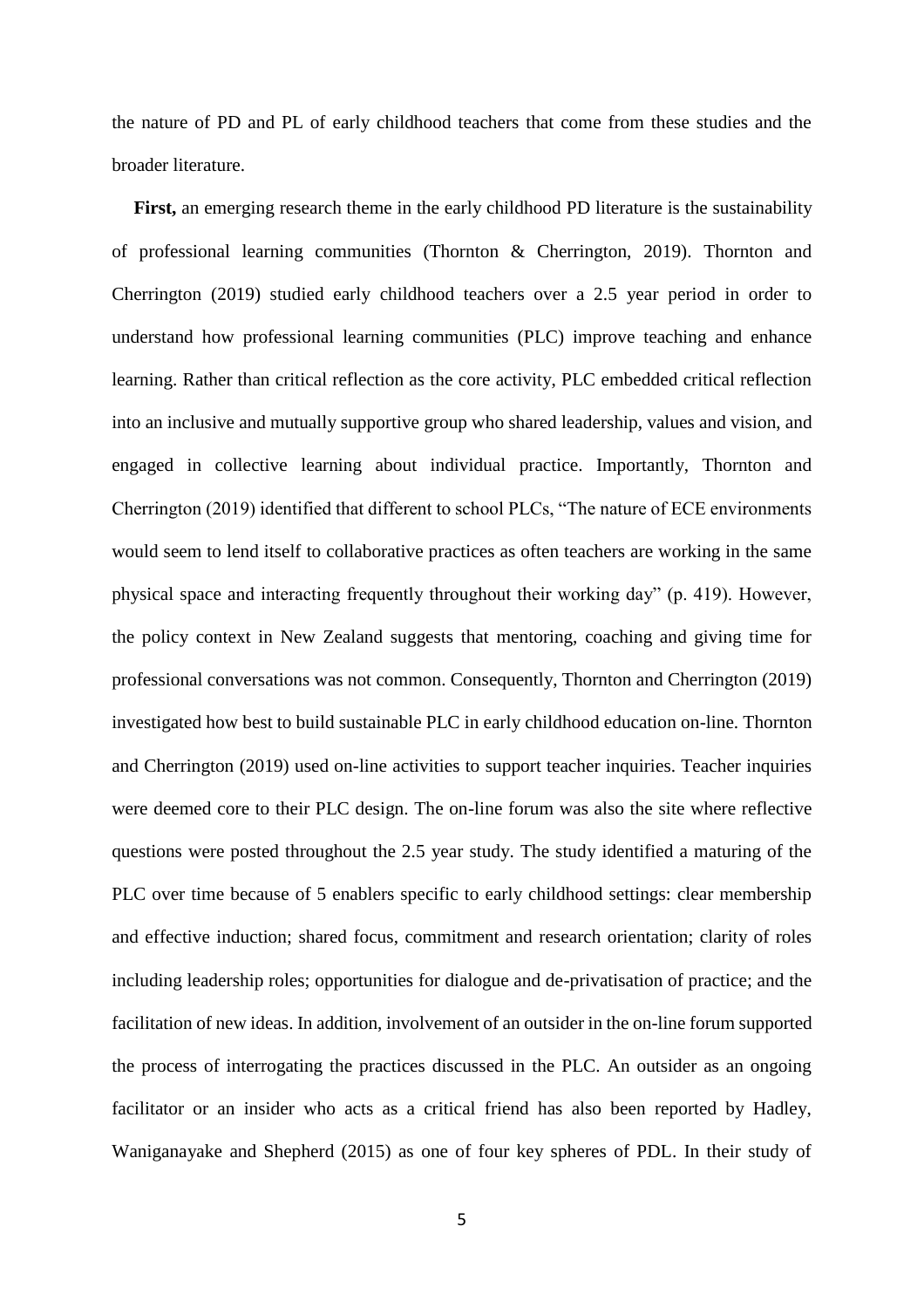practitioner inquiry in Australia they used a conceptual model of PDL that included guided learning with a critical friend, self-directed learning, and collective learning in small groups as has been noted as effective by Thornton and Cherrington (2019) in New Zealand. *Increasing evidence of sustainability of PLC would appear to be supported through on-line forums of early childhood teachers engaged in individual inquiries, but with expert facilitation/support for critical reflection to build their professional community.*

**Second,** another common theme throughout the international literature is the effectiveness of PD programs which combine teachers' existing professional knowledge of their practice with critical reflection (Wingrave & McMahon, 2016). For instance, ongoing experiencedbased PL has been the focus of research by Ingleby and Hedges (2012) who suggested that the standards driven approach as a driver for ongoing PD of early childhood teachers in England does not appear to support reflective practice. In contrast, Moran et al.'s (2017) 2 year crossnational study of video exchange process between Italy and the US, identified that early childhood teachers in toddler classrooms entered into dialogue exchanges and meaning making process of critical reflection when viewing videos of practices, re-encountered long-held beliefs, co- and re-constructed knowledge, and merged prior and new meanings. They argued that core for the "teachers' process of collaborative inquiry was their cycle of critical reflective practice as they viewed and re-viewed their own and the others' video recordings" (p. 10). The outcome of making explicit their own implicit worldviews emerged and this opened up a process of reflection on what they already knew and do in their practice, and in so doing, began to think in new ways about their own practice. This study of the PL of teachers foregrounds and positions teachers as competent in their practices and professional knowledge. It also identified that teacher knowledge as a resource for competently studying one's own practice in relation to others' practice. This research into critical reflection of early childhood teachers is in contrast to that of Ingleby and Hedges (2012). Moran et al. (2017) appears to begin with a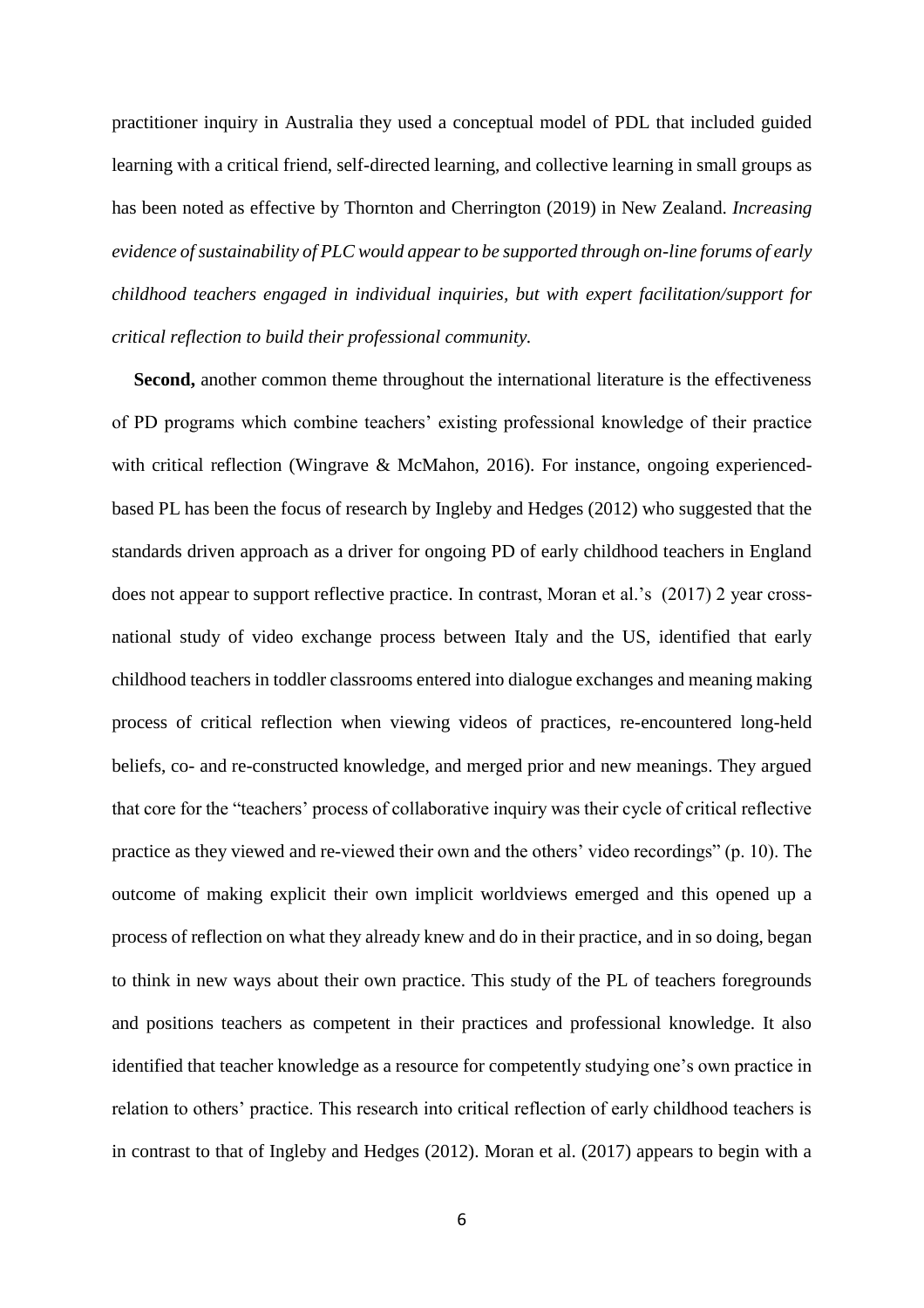credit model of what teachers already know and do. This suggests a different approach to critical reflection of existing practice. In summary, teachers begin with what they know as a basis of reflection, rather than implementing something new, such as, teaching standards (Ingleby & Hedges, 2012) or competency-based credentialing that is awarded based on predetermined criteria (Gomez et al., 2015), or new curriculum (Hadley et al., 2015). *Therefore, the digital video content and of existing professional practices in early childhood education across nations and the associated online forums appears to create positive reflective developmental conditions for teacher transformation.*

**Third,** contextual leadership through expert input into practitioner inquiries within the early childhood centres has been consistently reported as a contributing factor in the PDL or early childhood teachers. Hadley et al. (2015) in their two study design investigated 25 early childhood teachers who had participated in PDL program using practitioner inquiry and who were given ongoing support from academic facilitator. Practitioner inquiries was found to be highly valued and preferred by early childhood teachers over other forms of PD for sustained engagement in PDL, such as mentoring, networking and conference attendance. In house training was less valued with only highly qualified staff valuing this form of PDL. A mixed response to reflective journals was identified and least popular was professional reading. Taken together, they found overwhelming evidence that "collaboration by academic experts and practitioner leaders can have a long-lasting impact on professionalisation and quality improvement" (p. 200) and this has been reported elsewhere (e.g., Giamellaro & Siegel, 2018; in coaching). *Therefore the early childhood teacher valuing of practitioner inquiries with expert input appears as key characteristic of successful PD.*

**Fourth,** important for the focus of this paper, is understanding the distinctive nature of early childhood education for the PD of teachers and how this plays out in relation to the broader research. Internationally, it is reported that the qualifications of the workforce are variable and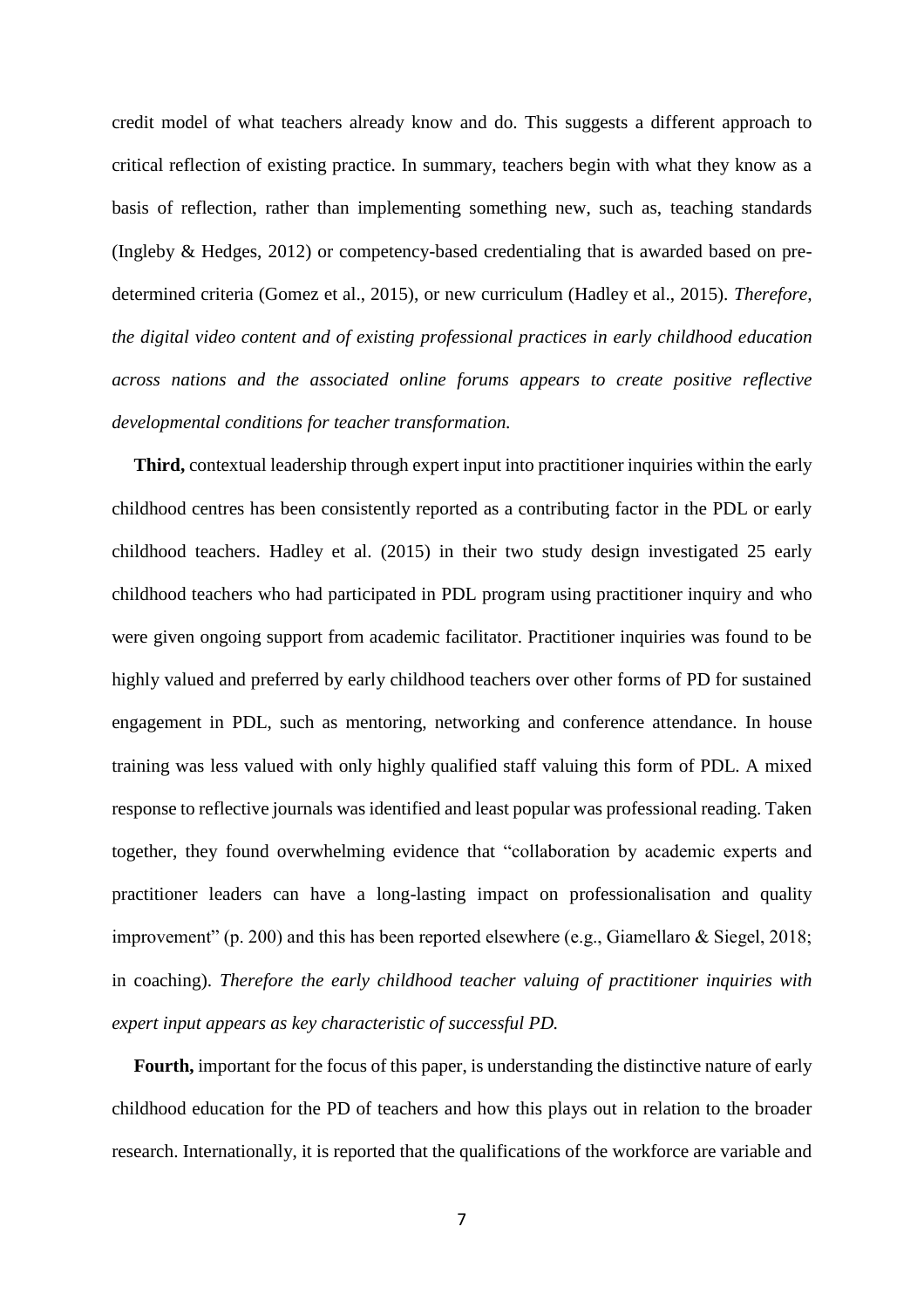not universal as they are in schools, with many having a technically trained teacher rather than a university degree qualified teacher, and in most settings or classrooms, teachers work with an assistant (OECD, 2012; see Hadley et al., 2015). Meanwhile, many countries have changed their policies due in part to the evidence surrounding the link between qualifications of staff and outcomes for children (Hadley et al., 2015), and this has created a PD context that blurs the traditional boundaries between pre-service and in-service teacher PD as technically qualified staff upgrade their qualifications (Gomez et al., 2015). Moreover, the different professional factors, such as location, centre size, ethnicity, have also been reported by Hadley et al. (2015) to add to the complexity of researching PDL in early childhood settings. Like Thornton and Cherrington (2019) in New Zealand, Hadley et al. (2015) also draw attention to the specific nature of early childhood education in Australia by reporting that the resourcing for the participation of early childhood teachers in PDL is problematic:

Educators employed within schools have mandated four to five pupil-free days built into their annual training calendar. This contrasts with PLD options available to those who are not employed in prior-to-school settings. Typically they work longer days (seven to eight hours per day), without school holidays and with little or no respite from children to undertake professional learning regularly (p. 200).

Adding to this is the pedagogical nature of the play-based context in which early childhood teachers are located (rather than more formal classrooms) and the developmental period of the children whose leading activity is to play. Therefore, a recognition of the uniqueness of the practice conditions and the specific suite of expert knowledge and pedagogical practices of early childhood teachers must be considered when reviewing the PD literature, and this also means looking for other means of bringing communities of early childhood professionals together. However, an area that is silent in the literature is play. Both the pedagogical practice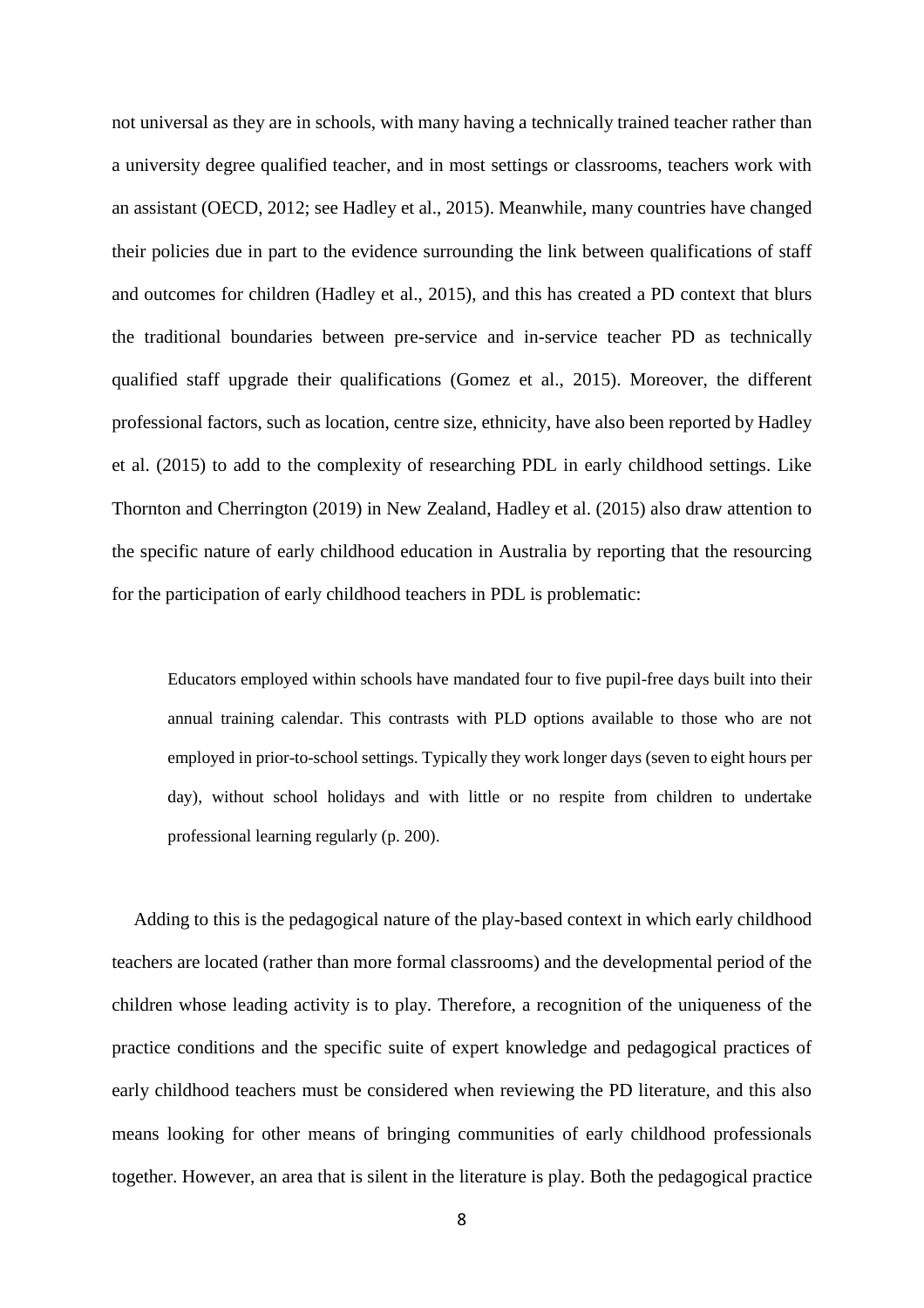of play and play as the source of development in early childhood do not appear to be explicitly foregrounded in the PD and PL literature. Closest to this has been the important research of Nuttall et al. (2015) who investigated the PD of early childhood teachers new to using digital devices in their programs. They identified that the motives of the teachers for improving their practices drove their participation in the PD. Specifically, they argued that knowing the object motive is key for the success of the PD of early childhood teachers. *In summary, what appears to emerge in the literature is a unique set of characteristics surrounding the context of early childhood education and the professional practices of the early childhood teacher, and this context must act as the beginning point for the design and delivery of PD for early childhood teachers where teacher motive is central.*

Taken together, the literature suggests that the most effective PD program designs for early childhood teachers include the following four characteristics:

- Recognition of the unique practice context of early childhood teachers
- On-line professional forums and digital videos to conveniently bring together and engage early childhood teachers
- Embedded critical reflection of existing professional practice as a key process for teacher transformation
- Practitioner inquiries with outsider expert input is the most highly valued PD approach for practice change by early childhood teachers

#### **3. Methodology**

### *3.1 Research questions*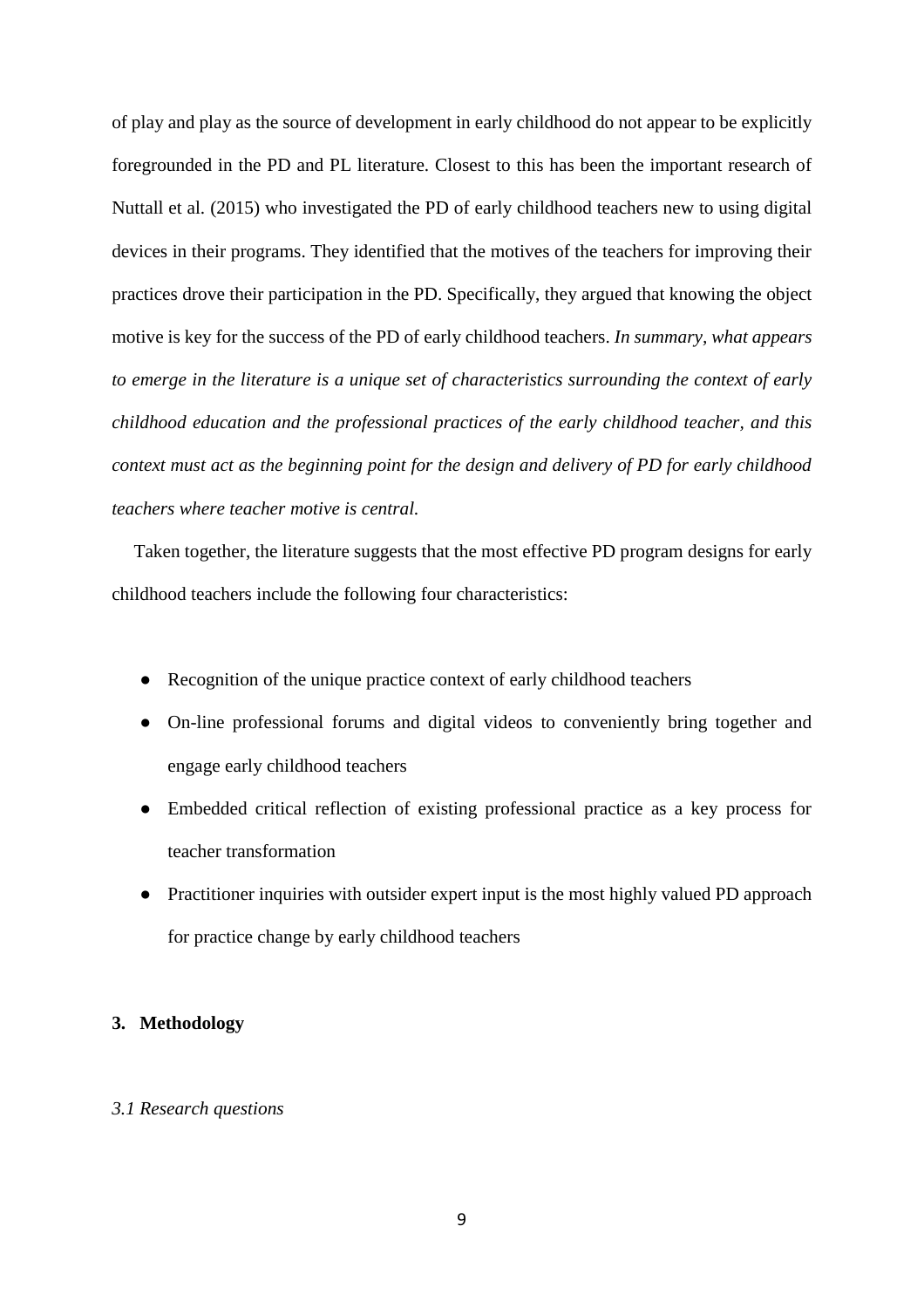The empirical research question driving our study was: How does a PD program designed using effective change principles for early childhood teachers act as a source of practice change in a context of introducing a new model of practice known as Conceptual PlayWorlds?

#### *3.2 Participants*

A total of 28 early childhood teachers participated in the study. All were living in Australia and all were Australian citizens. One teacher identified as Aboriginal Australian. Of these teachers, one teacher taught children in outside care, 14 taught children aged 3-5 years, 2 taught children aged 4-5 years and 8 taught children in the first informal year of school. Four teachers did not specify the age groups they worked with. All teachers had between 5 and 10 years of experience, and all were degree qualified.

### *3.3 Professional Development Program Design*

The PD program summarized in Table 1 was designed in relation to the what has been identified in the literature as successful PD for early childhood teachers (Column 1), the resources made available to the teachers as part of their participation (Column 2) and how the data was collected for this study (Column 3) and discussed in more detail below.

**Table 1.** Overview of the design of the PD program

|                                                                                          | Characteristic of effective Resources available to the Research process |                         |
|------------------------------------------------------------------------------------------|-------------------------------------------------------------------------|-------------------------|
| <b>PDL</b> programs for early teachers                                                   |                                                                         |                         |
| childhood teachers                                                                       |                                                                         |                         |
| Recognition of the unique Play-based program                                             |                                                                         | Planning documentation  |
| practice context of early                                                                |                                                                         |                         |
| childhood teachers                                                                       |                                                                         |                         |
| Developing practices unique to $\begin{bmatrix} 5 \\ 2 \end{bmatrix}$ Characteristics of | a                                                                       | Digital video recording |
| early childhood education acts   Conceptual PlayWorlds                                   |                                                                         |                         |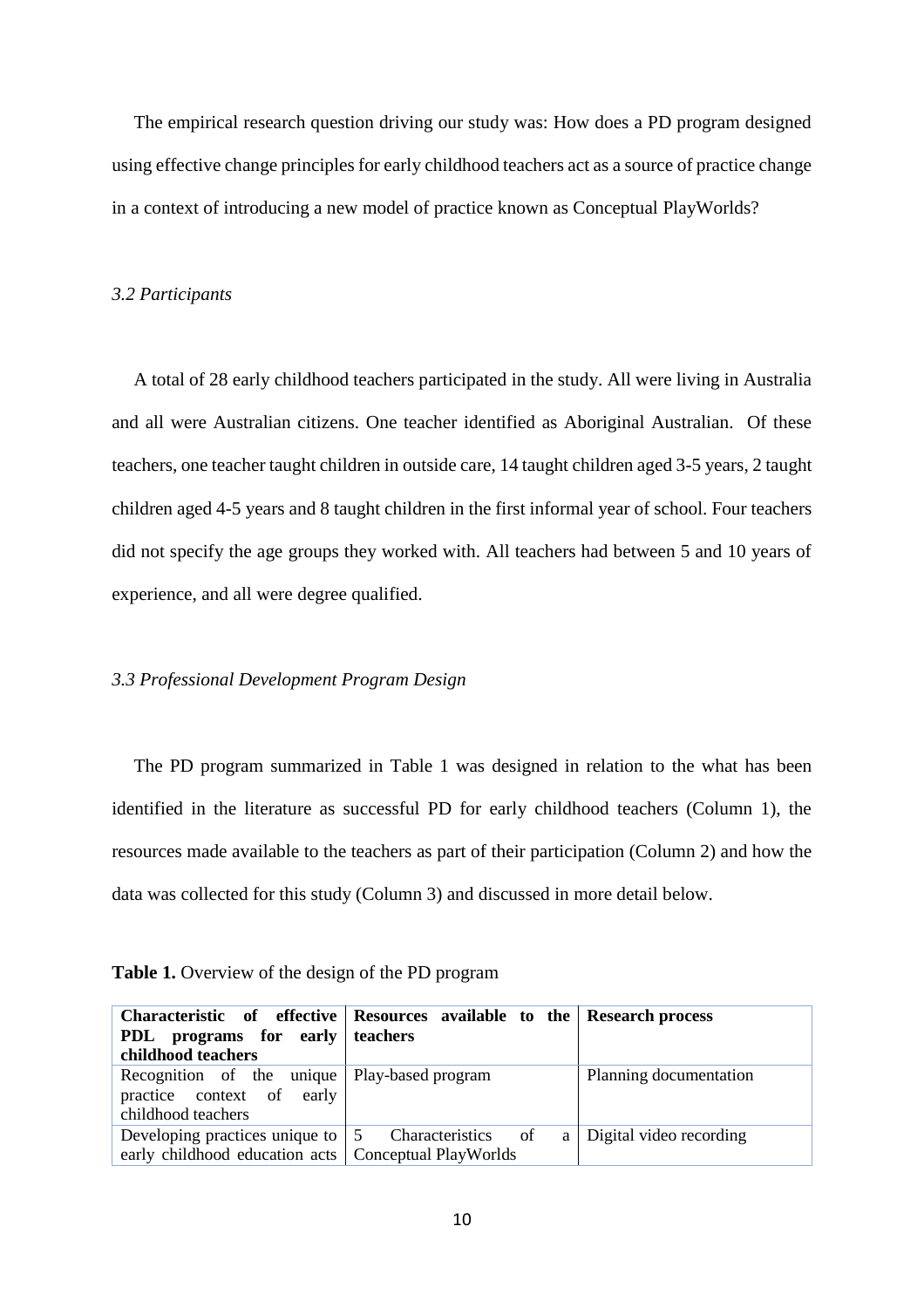| as the motive for participation<br>in PD                                                                                                                                               |                                                                                                                                                                                                                                                       |                                                                              |
|----------------------------------------------------------------------------------------------------------------------------------------------------------------------------------------|-------------------------------------------------------------------------------------------------------------------------------------------------------------------------------------------------------------------------------------------------------|------------------------------------------------------------------------------|
| On-line professional forums to<br>easily and conveniently bring<br>teachers from different sites<br>together                                                                           | 1.82 hr on-line workshop with<br>outside expert in Conceptual<br>PlayWorlds - Zoom platform<br>for sharing practices                                                                                                                                  | Digital video recording<br>Focus<br>interviews<br>group<br>Stimulated recall |
| inquiries<br>Practitioner<br>with<br>expert input is most highly<br>valued process for PD by early<br>childhood teachers                                                               | Facebook platform to share<br>practices and email and phone<br>support<br>App to digitally record gather<br>moments of everyday practices<br>of Conceptual PlayWorld                                                                                  |                                                                              |
| Embedded critical reflection of<br>existing professional practice as<br>a key process for teacher<br>transformation (both of practice)<br>for building learning<br>and<br>communities) | 3 hr face to face workshop on a<br>Conceptual PlayWorld with<br>support from outside expert in<br>Conceptual<br>Period 1: Workshopping in<br>small groups PlayWorlds plans<br>for a Conceptual PlayWorld<br>Period 2: Whole group sharing<br>of plans | Digital video recording                                                      |

The teachers were brought together with an expert who stepped them through a new model of practice known as a Conceptual PlayWorld using video recordings as examples of the characteristics of the model of practice (Table 2 Column 2) and a workshop to design their own PlayWorld (Table 2 Column 3).

**Table 2.** Summary *Conceptual PlayWorld planning proforma*

|   | <b>Characteristics of a Conceptual PlayWorld</b>                                                                                    | Small group or<br>planning space | team |
|---|-------------------------------------------------------------------------------------------------------------------------------------|----------------------------------|------|
|   | Selecting an engaging story                                                                                                         |                                  |      |
|   | Creating an imaginary Conceptual PlayWorld space                                                                                    |                                  |      |
| 3 | Teachers and children entering and exiting the<br>Conceptual PlayWorld together                                                     |                                  |      |
| 4 | Problems arise in the Conceptual PlayWorld that need<br>to be solved                                                                |                                  |      |
|   | Teachers take different roles in the Conceptual<br>PlayWorld to actively support children's play<br>development—subject positioning |                                  |      |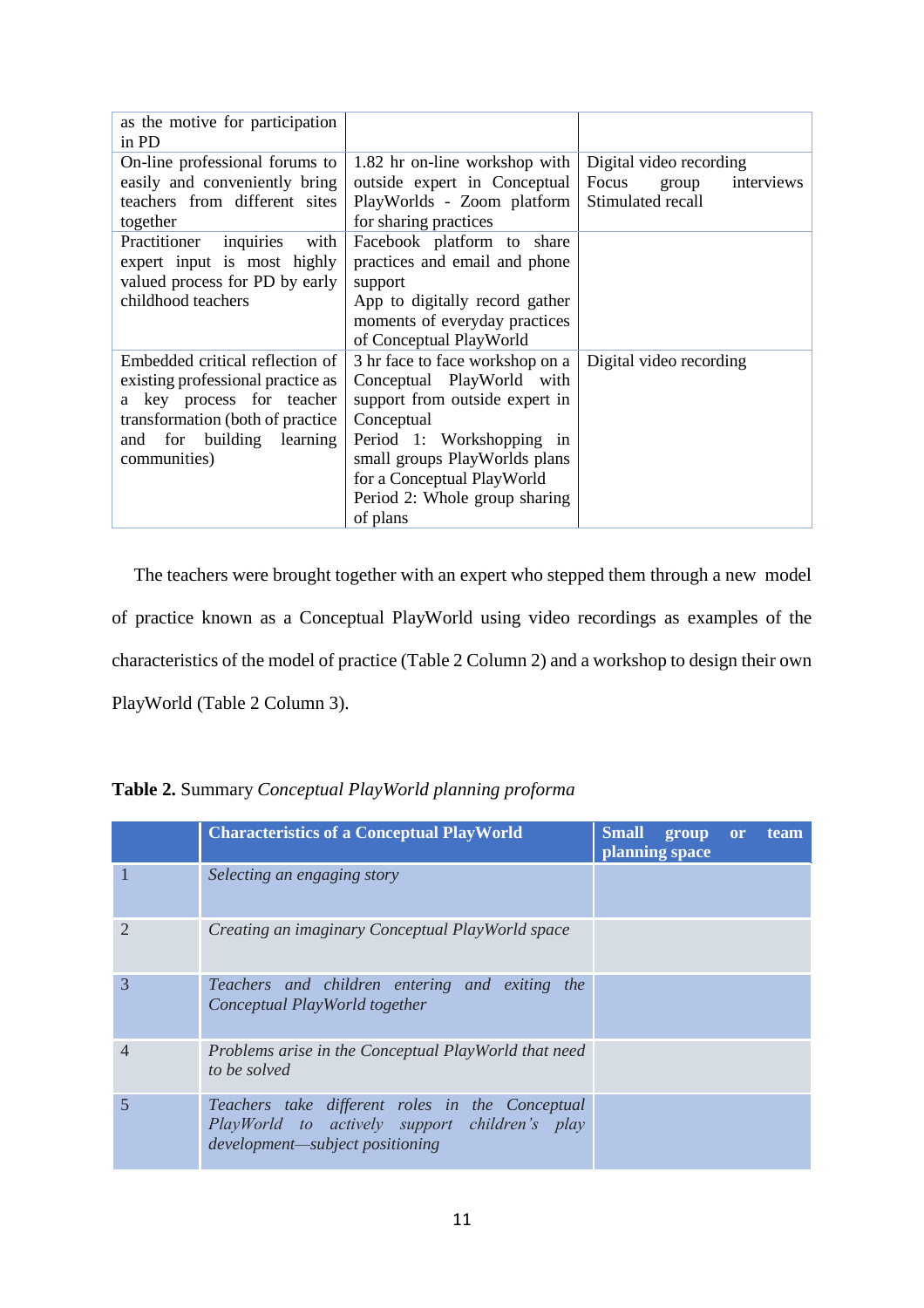In preparation for the PD the teachers had been asked to bring their favourite children's book. They chose the story of The Magic Hat by Mem Fox. This rhyming storybook is centered around a Magic Hat which moves from the head of a Wizard and onto a series of animal characters before being re-united with the Wizard. All teachers developed their own plans and also used the proforma (Table 2) to support their work.

#### *3.4 Data collection*

Data collection was organised over four periods. Period 1 was the presentation to teachers of a Conceptual PlayWorld (Table 2). Period 2 digitally captured an outside expert supporting teacher planning in small groups of a Conceptual PlayWorld. In Period 3, the teachers shared their planning with the whole group. As part of Period 3, the teachers returned to their centres and implemented their Conceptual PlayWorld, which they then later shared via zoom with each other. In Period 4 the outside facilitator asked a set questions to promote critical reflection, as well as to generate data on practice change.

## *3.4.1 Digital video recording*

A total of 598 minutes of digital data were collected over four period. Periods 1-3 included a total of 326 minutes and in Period 4 a total of 272 minutes of zoom data were recorded.

#### *3.4.2 Focus group interview questions*

Period 4 of the data collection was guided by a set of interview questions. The interview began with questions inviting all the participants to talk about their chosen story and the Conceptual PlayWorld they had undertaken between Period 3 and Period 4. Examples of questions were: What were the challenges? What worked well? Some of the teachers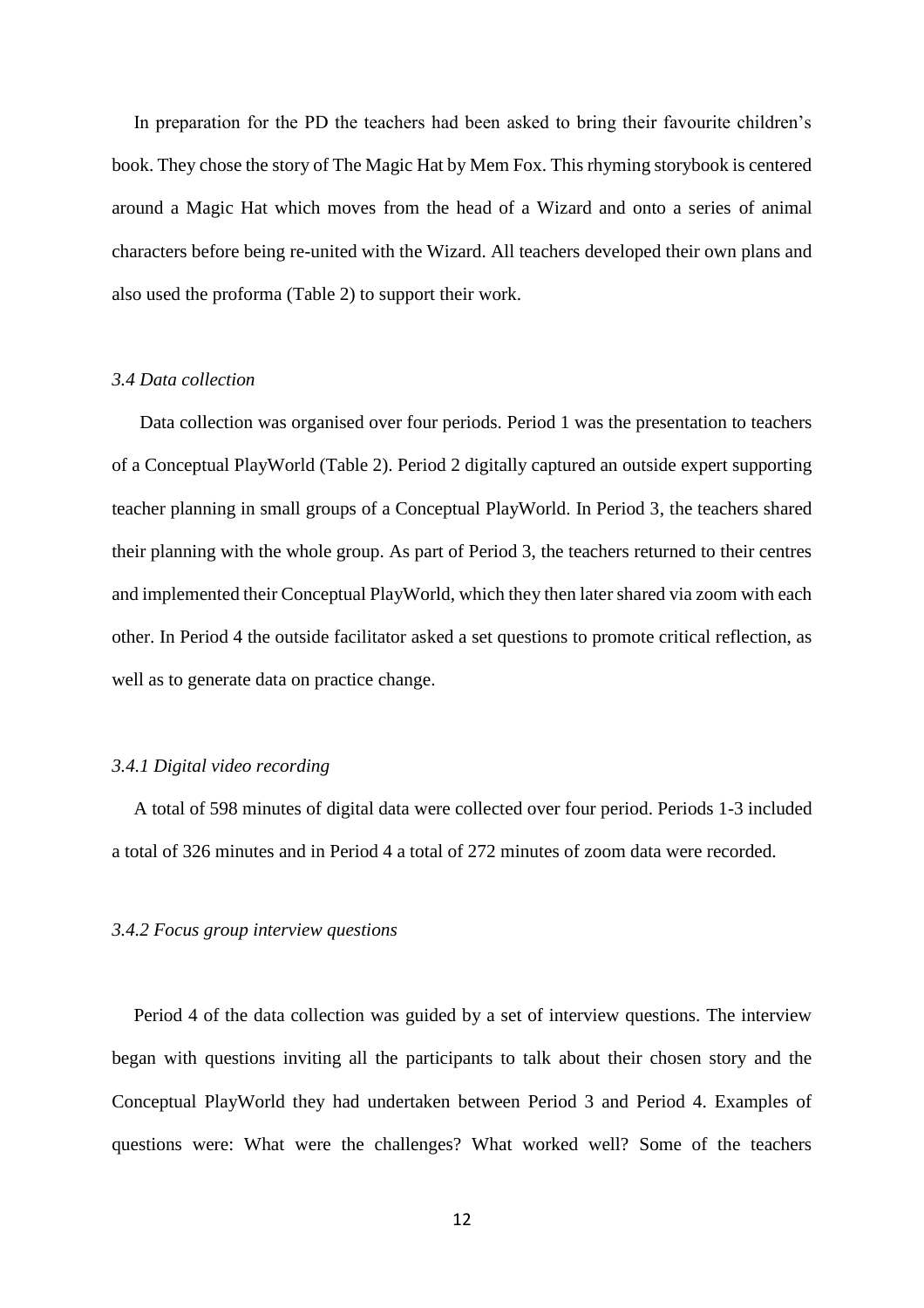showcased their plans, the resources they had prepared, and examples of children's models associated with the story they had chosen.

## *3.5 Analysis*

We drew upon the four characteristics of successful PDL identified in the literature that were unique to early childhood teacher development to design and deliver a PD program on a Conceptual PlayWorld (Table 1). These characteristics acted as a beginning point for our analysis. They have been included in our analysis frame in Table 3 below (Column 1). We wanted to ensure we had successfully incorporated these into our PD program design so that we had created the best developmental conditions possible for the early childhood teachers. We also drew upon the cultural-historical concepts that emerged in the PDL literature (Table 3, Column 2) which researchers had used to frame their studies of PDL generally. Whilst we paid attention to these concepts, there were only some that we used to guide our analysis.

| Characteristic identified<br>in the literature specific to<br>early childhood teachers                                            | Cultural-historical concepts used generally<br>in PDL studies generally relevant to the<br>characteristics and closest to Vygotsky's<br>conception of development | Researcher<br>using<br>cultural-historical<br>concepts related to<br><b>Vygotskian</b><br>the<br>concepts<br>(and<br>related) |
|-----------------------------------------------------------------------------------------------------------------------------------|-------------------------------------------------------------------------------------------------------------------------------------------------------------------|-------------------------------------------------------------------------------------------------------------------------------|
| Recognition of the unique<br>practice context of early<br>childhood teachers                                                      | Vygotsky's (1966) conception of play as a<br>psychological function of the preschool child<br>Social situation of development (Vygotsky,<br>1994)                 | Edwards et al. (2019)                                                                                                         |
| Developing<br>practices<br>unique to early childhood<br>education acts<br>the<br><b>as</b><br>motive for participation in<br>PD   | Relations between motives and motivation<br>(Hedegaard, 2014)                                                                                                     | Nuttall et al., $(2015)$                                                                                                      |
| On-line<br>professional<br>easily<br>forums<br>and<br>to<br>conveniently bring teachers<br>sites<br>different<br>from<br>together | Dialectical relations between everyday and<br>scientific concepts in practice (Vygotsky,<br>1987)                                                                 | Eun (2008, 2011)<br>Shabani (2016)                                                                                            |

**Table 3.** Characteristics and concepts as background for the design of PDL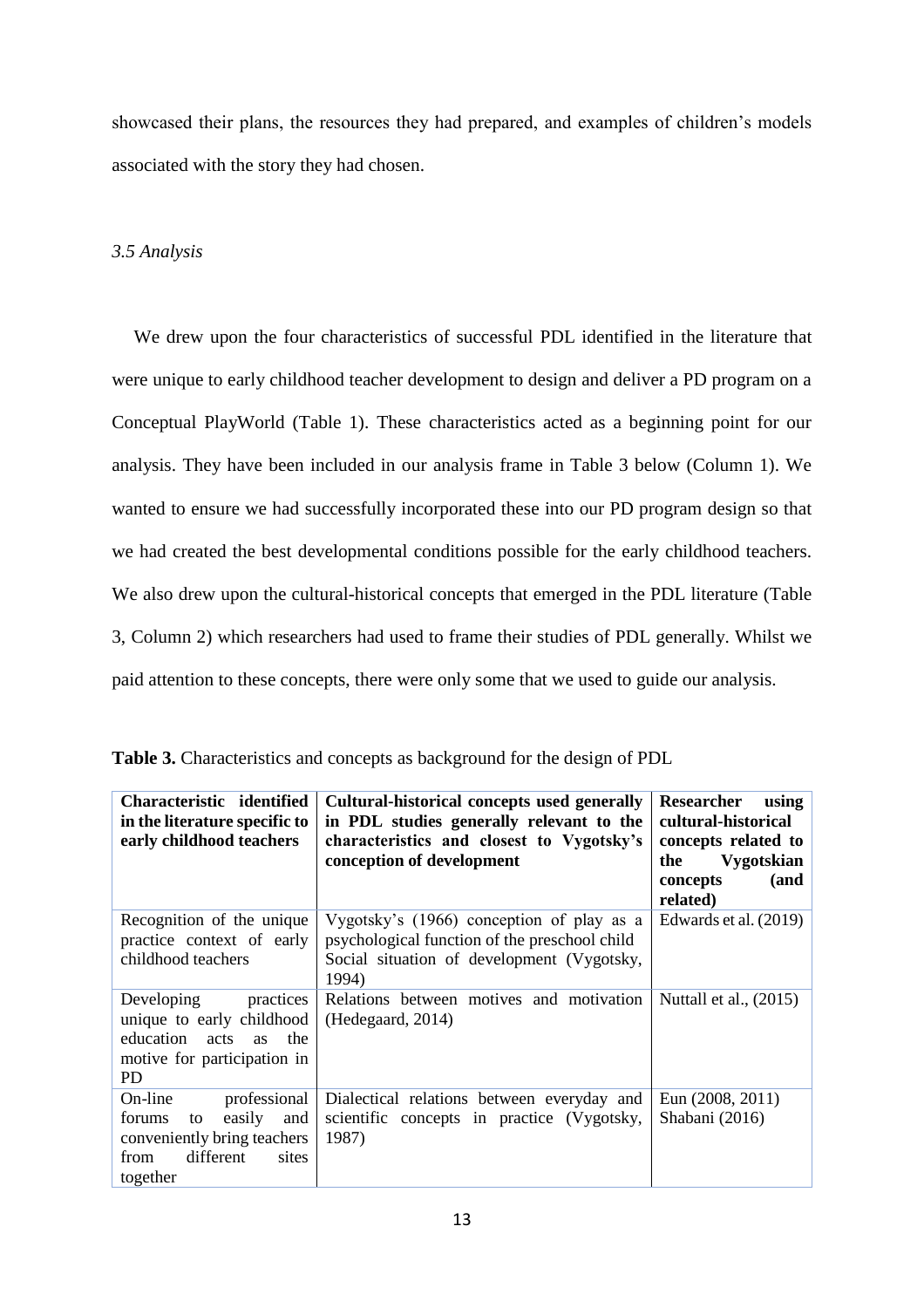|                                                                                                                                                                                                | Higher mental functions: Relations between<br>inter and intra psychological functioning<br>(Vygotsky, 1987)<br>Collective/individual tensions<br>Communities of practice                                                                                  |                                                                                                                                      |
|------------------------------------------------------------------------------------------------------------------------------------------------------------------------------------------------|-----------------------------------------------------------------------------------------------------------------------------------------------------------------------------------------------------------------------------------------------------------|--------------------------------------------------------------------------------------------------------------------------------------|
| Practitioner inquiries with<br>expert input is most highly<br>valued process for PD by<br>early childhood teachers                                                                             | Relations between mature and real form of<br>development<br>Zone of Proximal Development<br>Apprenticeship – legitimate<br>peripheral<br>participation (Lave & Wenger, 1991)                                                                              | Johnson<br>al.,<br>et<br>(2020)<br>Grimmett (2014)<br>Shi (2017)<br>Tasker et al., (2010)<br>Brown & Mowry<br>(2017)<br>Ellis (2007) |
| critical<br>Embedded<br>of<br>reflection<br>existing<br>professional practice as a<br>key process for teacher<br>transformation (both of<br>practice and for building<br>learning communities) | contradiction<br>for<br>Drama<br>and<br>creating<br>conditions for development<br>Perezhivanie – affect and intellect<br>Consciousness as a double move $-$ theory into<br>practice and practice into theory<br>Everyday and scientific concept formation | Grimmett (2014)<br>Hoffman-Kipp et al.,<br>(2003)<br>Ebadi &<br>Gheisari<br>(2016)                                                   |

We used three iterative steps of analysis originally described by Hedegaard (2008) where all data sets were analysed through the lens of a common sense interpretation, a situated practice interpretation and a thematic or theoretical interpretation. At the common sense interpretation we organised the data into the 3 period and digitally copied each (keeping an original raw file) and looked for the actions of the teachers in relation to each of the characteristics of the Conceptual PlayWorld (Table 2) and tagged these each time they arose during each period of data collection. That is, we looked for all the moments in the data where teachers were given content related to the Conceptual PlayWorld and also at each moment where teachers sought to or did plan/share their own version of the Conceptual PlayWorld. At the situated practice level, we noted how the teachers were discussing each characteristic (Table 2, Column 2). For example, we tagged data in terms of how teachers were presenting ideas to each other in the group (small and whole group). We then transcribed the actions and expressions of the teachers in relation to the characteristics. This supported the clustering of common data, in order to begin to identify a density of data around how the teachers were discussing practice change in relation to the characteristics of the Conceptual PlayWorld.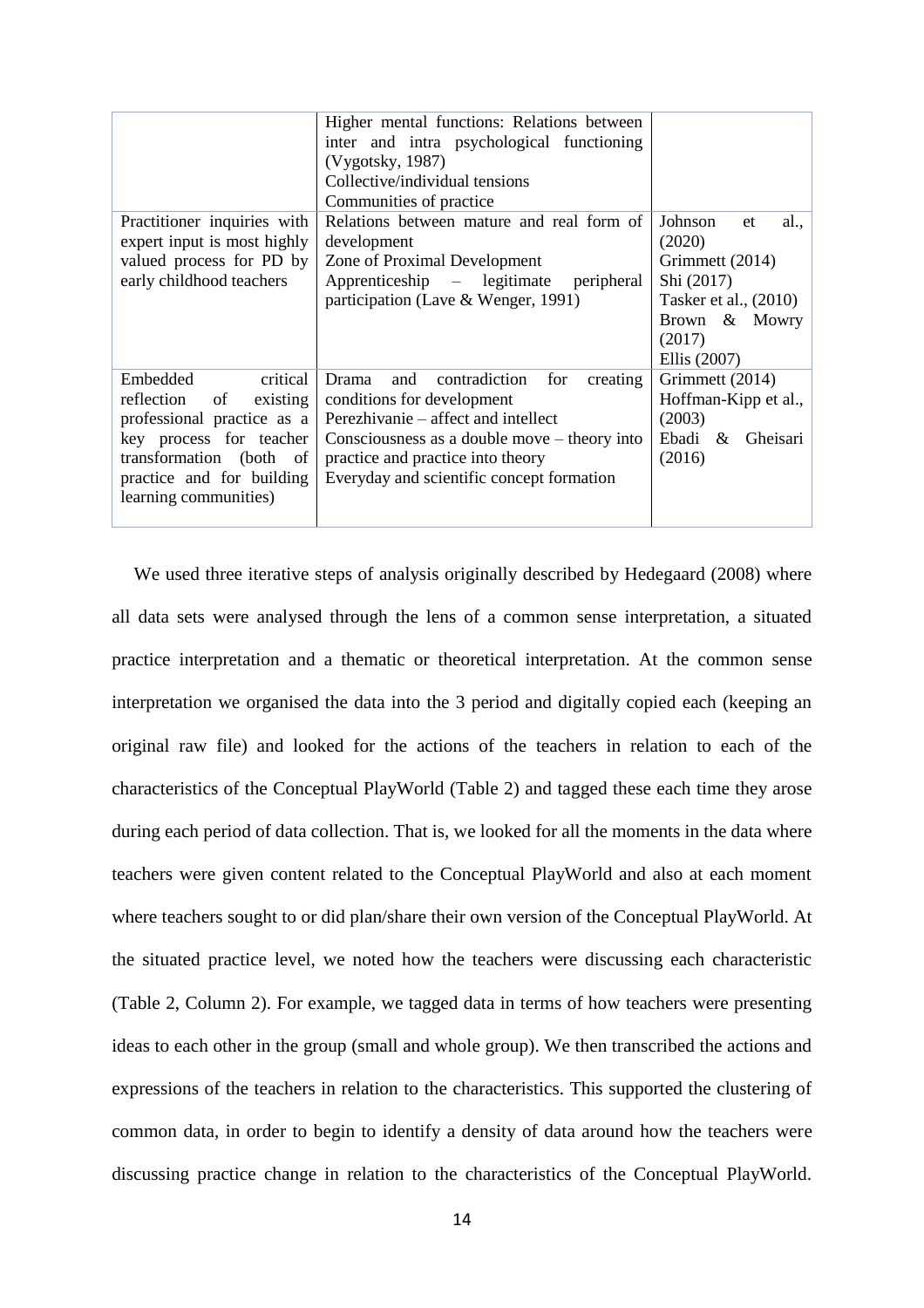Finally, we drew upon theoretical concepts to help us with answering the research question of the study. For instance, we noted in the data sets created across the three periods and which were tagged in relation to the characteristics of a Conceptual PlayWorld, how the teachers created new practices, concepts or resources. We also looked closely for points of contradiction and tagged these video clips and transcribed the dialogue surrounding the contradictions. We paid special attention to when teachers projected characteristics without using words. To achieve the latter theoretical analysis, we used the dialectical concepts of imagination and creativity because the gesturing of teachers could not be explained by any of the concepts shown in Table 3 Column 2.

### 3.5.1. *Imagination and creativity*

Imagination and creativity are often researched as individual psychological functions in traditional psychology literature. One of the fundamental insights of Vygotskian approach to researching imagination and creativity has been sociogenesis of human mental functions. Instead of individual creativity Vygotsky's work points to the collective creative work. His argument has been to conceptualise imagination and creativity not as an exception or reflection of individual brilliance but rather as a rule where "creativity is seen as essential condition for existence" (Vygotsky, 2004, p. 11). Seen from this lens imagination and creativity are central to any professional practice. Three aspects of Vygotsky's conceptualisation of imagination and creativity are presented here which could help to understand it in the context of present research on teacher's professional development:

#### i) Dialectical relationship between imagination and reality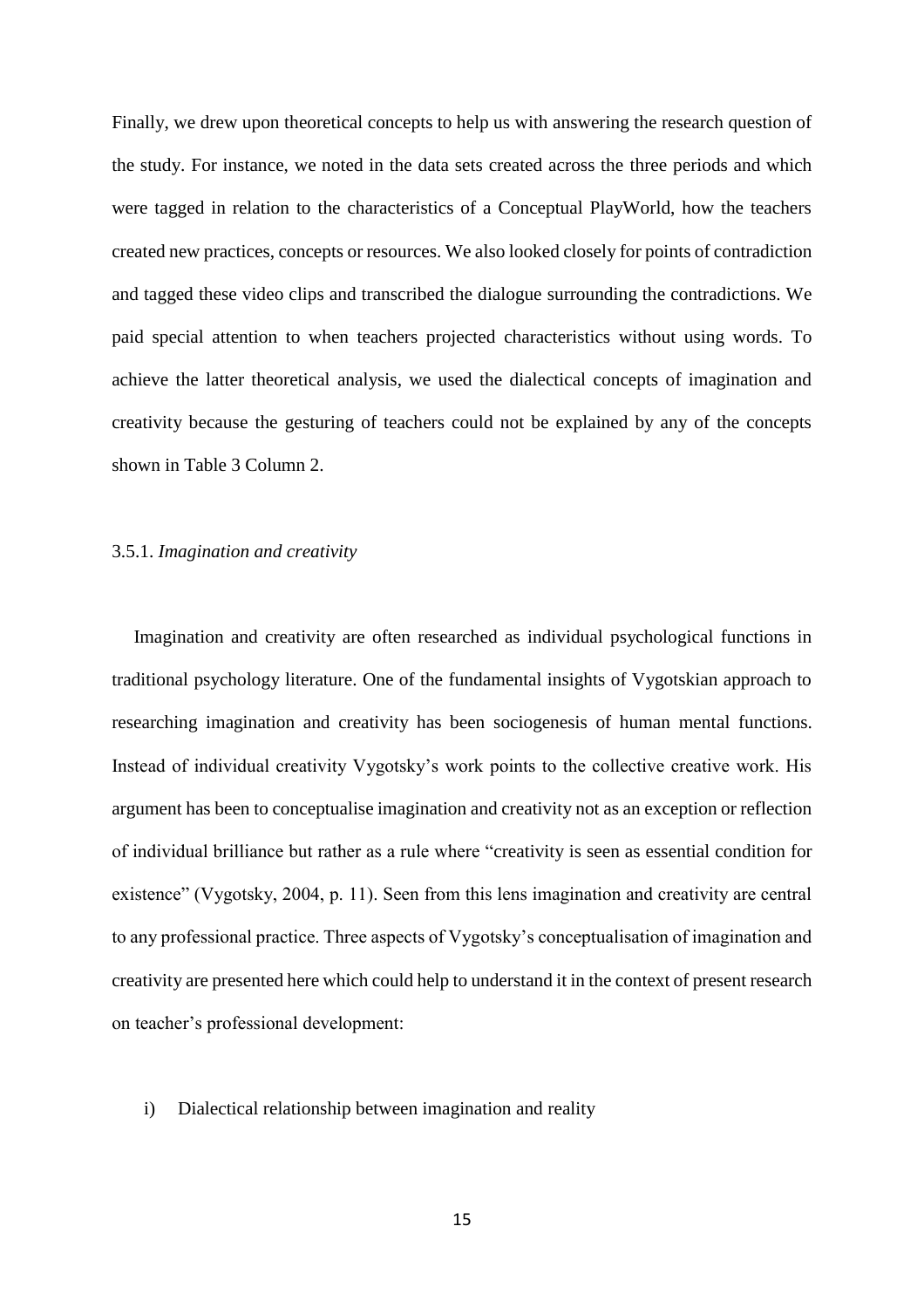- ii) Intellectual interdependence of the imaginative process (especially narration of other person for the practice which you haven't experienced directly)
- iii) Combinatory nature of creative process and imagination

Imagination is often defined in contrast to reality. Vygotsky (2004) argued that "imagination always builds using materials supplied by reality" (p. 14). Experiences of reality are necessary building blocks that adds richness to imagination. Imagination thus is not an open-ended endeavour away from the real world but a goal-directed meaningful action that engages with the concrete challenges of the practice in the real world. Thus imagination develops in the dialectical process of engaging with the real. Intricately related with this nature of imagination is the collective or social aspect of creative and imaginative processes. As it has been argued in the previous section Vygotskian approach highlights the sociogenesis of human mental functioning. Synthesising Vygotsky's understanding on Van der Veer & Valsiner (1991) have argued "the messages located in the cultural environment are not merely "accepted as they are" by creative individual, but rather, analysed and "reassembled" (in one's system of "personal sense") in novel ways" (p. 395). The intellectual interdependence creates motivating conditions under which novel ideas are actualised. Institutional demands and social discourse play an important role in development of new ideas of practice in individual's mind. Participation in social discourse around their practice broadens person's experience. It offers possibility to engage with something s/he has never experienced directly. These narrations of other's experience could be an important force for rethinking of one's practice or developing a new collective practice. The third related aspect is combinatorial nature of creative process and imagination. Vygotsky (2004) argued that the new or transformative action visible because of imagination could be new combination of already existing (old) elements of practice. This is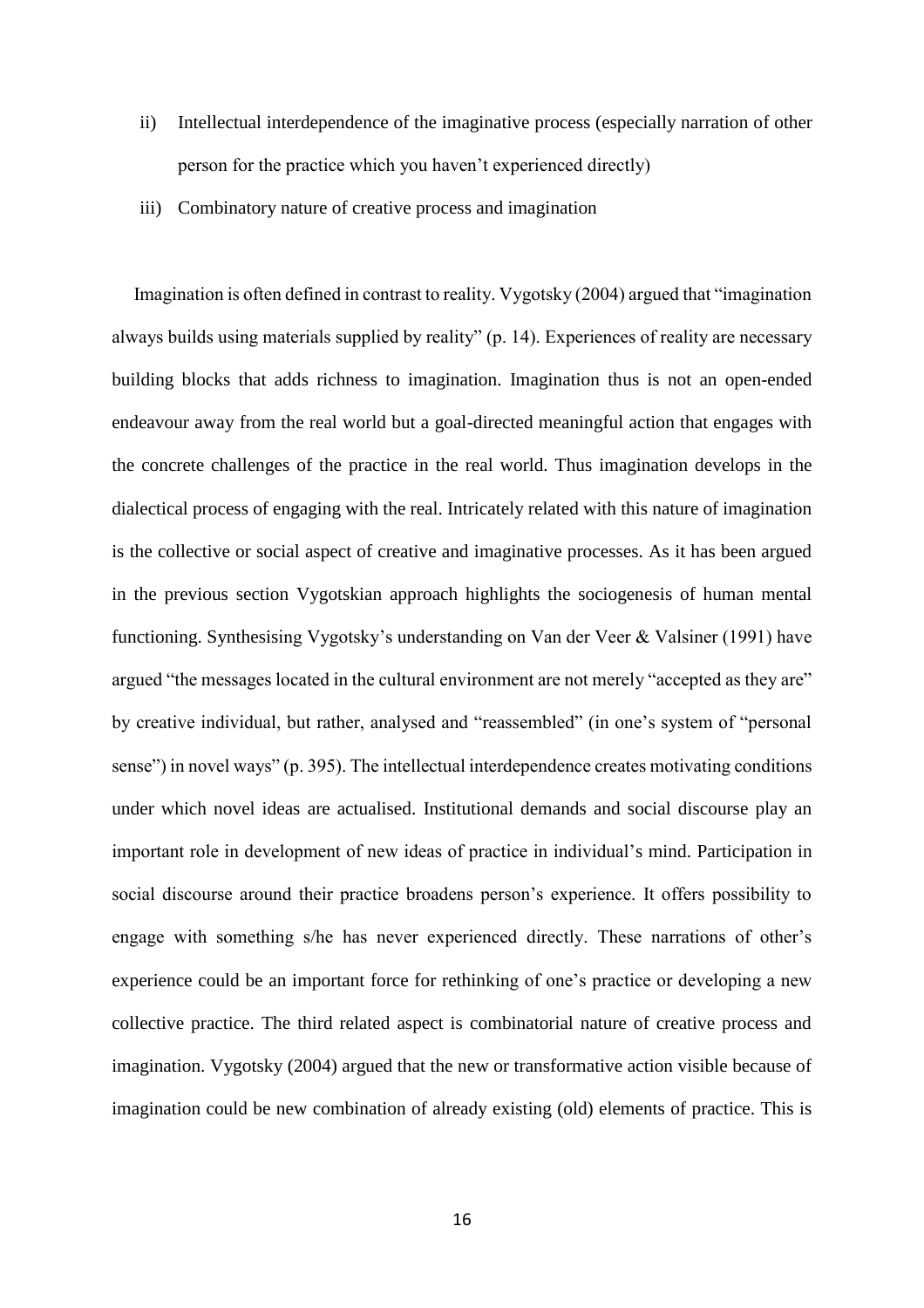not mere imitation of the observed practice but a creative reworking of the acquired impression in a different context while responding to a complex reality.

Conceptualised from the position of intellectual interdependence, combinatory process and in dialectical relationship with reality; in the Conceptual PlayWorld imagination is seen as a conceptual tool that sees teachers existing professional expertise from a credit perspective rather than alienating teacher's existing practices as deficient. The professional development workshop thus is a collective space for imagining a new future of the practice that could respond to the current challenges of the practitioners. The role of teacher educator or expert is also to share their personal narratives and experiences of the imaginative practice which teacher have not experienced yet. The professional development program designed on the basis of Conceptual PlayWorld responds to the present challenges of the practices and combines teachers' existing competence to create new practice. Being located in teachers' past and present capabilities to design the future of practice is important for developing a professional practice where teacher is trusted.

#### **4. Study findings**

In order to answer the central empirical question posed in this paper, we followed one group of early childhood teachers as they entered into the practices of a PD program over four periods.

One of the central findings of this study was teachers' imagining and dramatization of the new practices of a Conceptual PlayWorld through words and gestures. A range of collective imaginings emerged as teachers sought to explain their ideas of designing and implementing a Conceptual PlayWorld of the Magic Hat. In this section we showcase how teachers meet the new demands of planning and implementing a Conceptual PlayWorld. The findings are shown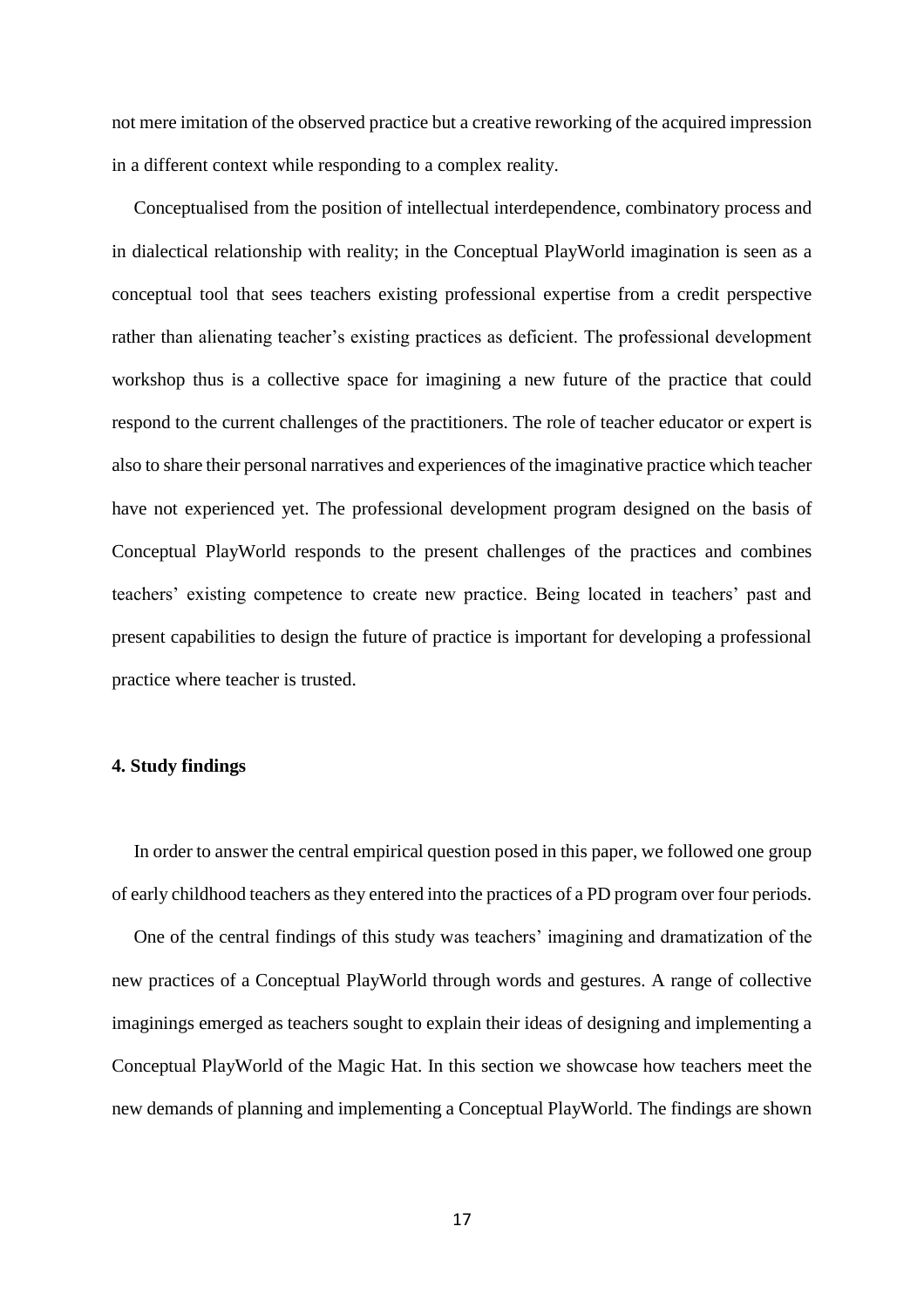as an iterative process of *imagination and creativity in professional practice*, where teachers are:

- Imagining a new practice and problem solving through multiple imaginings of the characteristics of a Conceptual PlayWorld
- Imagining 'as if' in a mature form of a Conceptual PlayWorld where the transformation of children through participation in a Conceptual PlayWorld is also imagined
- Engaged in distributed collective imagining of a Conceptual PlayWorld where a form of affective imagination in practice emerges

We begin this section with typical extracts from the data set of the multiple imaginings of different characteristics of a Conceptual PlayWorld as an imagined problem solving process (Table 4 Vignettes 1). This is followed by a vignette (Table 5 Vignettes 2) and field notes of imagined mature forms of a Conceptual PlayWorld in action where teachers are acting 'as if' in the Conceptual PlayWorld of the Magic Hat, whilst in dialectical relations with the outcomes for children (Table 6 Vignette 3). Finally, a distributed collective imagining of the practices already implemented (Table 7 Vignette 4) are showcased to illustrate practice change in the context of the unique social situation and motive orientation of early childhood teachers.

*4.1 Imagining a new practice: multiple imaginings of the Conceptual PlayWorld [characteristics]*

The study found that imagination as a psychological function is important for practice change for early childhood teachers. In Table 4 Vignette 1 the teachers are trying to solve the pedagogical practice challenge of how to build a narrative from the children's book in order to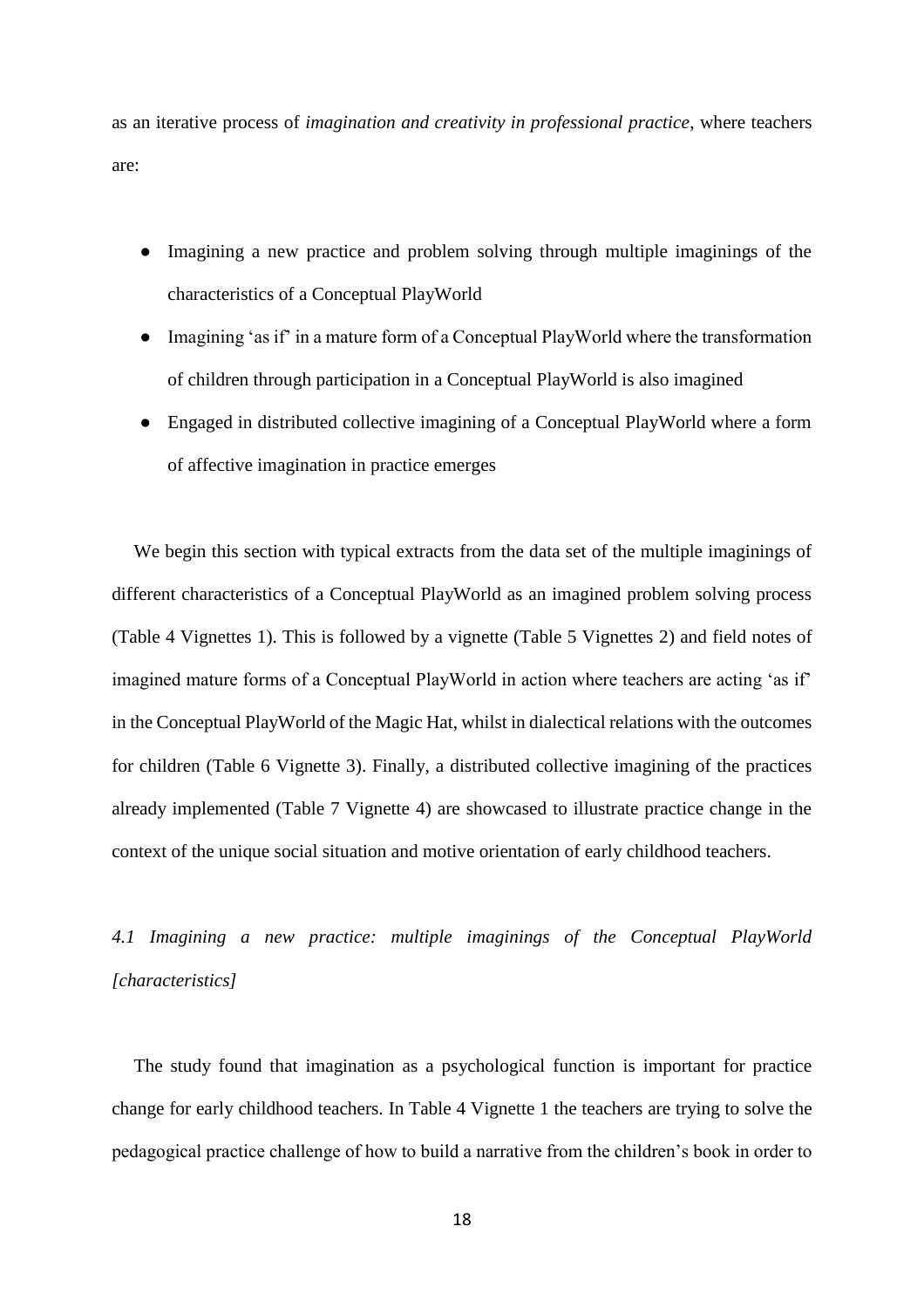introduce a dramatic problem situation for children to solve (Characteristic 4). As might be expected in the first period, the teachers struggle with how to set the scene for the problem through imagining different ways to enter (Characteristic 3) the Conceptual PlayWorld space (Characteristic 2) of the Magic Hat (Characteristic 1) (see Table 2 for details). The typical vignette in Table 4 that follows shows in quick succession four of the 5 characteristics of a Conceptual PlayWorld (Column 3) at a beginning level. Importantly, the example illustrates the multiple imaginings of basic practices 'as if' implemented, in order to determine as a group, the best way to bring into their centre the newpractices of the 5 characteristics of a Conceptual PlayWorld.

| <b>Teacher</b> | <b>Exchange</b>                                                                                                                                                                                                                                                           | <b>Characteristics</b> |
|----------------|---------------------------------------------------------------------------------------------------------------------------------------------------------------------------------------------------------------------------------------------------------------------------|------------------------|
| TI:            | The problem comes next                                                                                                                                                                                                                                                    | Characteristic 4       |
| $T3$ :         | So how do we do that?                                                                                                                                                                                                                                                     |                        |
| TI:            | I would initially do it on the mat.                                                                                                                                                                                                                                       |                        |
| $T3$ :         | On the side                                                                                                                                                                                                                                                               |                        |
| T4:            | [Motions with hands as though orchestrating a moment in<br>play]                                                                                                                                                                                                          | Characteristic2<br>&4  |
| $T3$ :         | Do you know how you can do that, so they come and<br>want to do that [Characteristic 4: problem], and next go<br>into an imaginary space [Characteristic 2], look up and<br>see all the trees (gestures as though she is in imaginary<br>space), how to watch             |                        |
| T4:            | (interrupting) I think so to enter the play space                                                                                                                                                                                                                         | Characteristic 3       |
| $T2$ :         | I think like being the magic hat, that's how they enter to<br>play space, maybe you have a magic door that opens and<br>shuts, so that they know it's the beginning of that, I have<br>no idea, somehow they the magic door opens and you enter<br>with the magic hat on? |                        |

**Table 4.** Vignette 1 (extract): Period 1 – *small group sharing*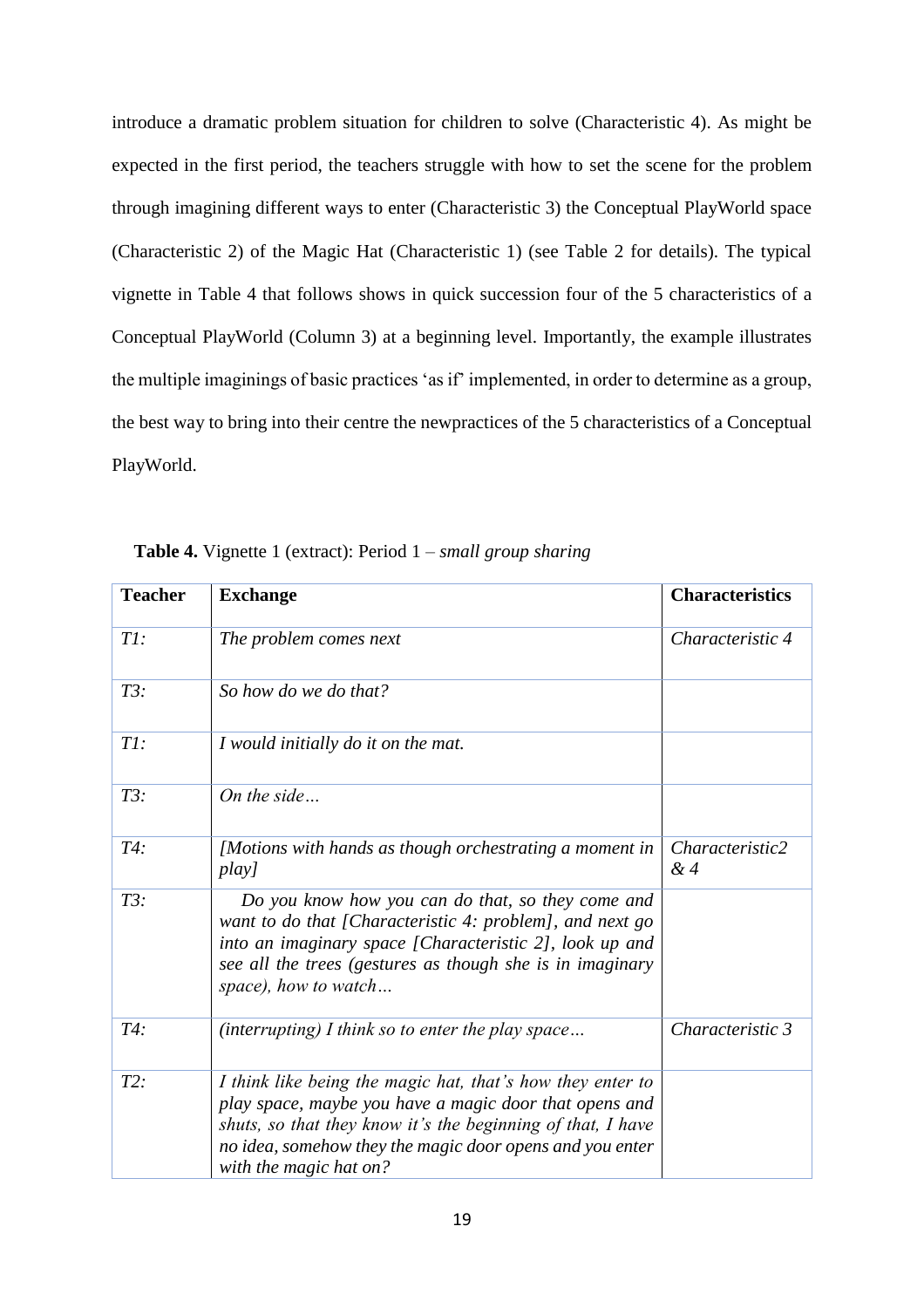| TI:    | She [Outside expert] said you can have clues                                                                                                                                                                                                                                                                                                                                                                                                                                                                                                                                                                                                                  |                            |
|--------|---------------------------------------------------------------------------------------------------------------------------------------------------------------------------------------------------------------------------------------------------------------------------------------------------------------------------------------------------------------------------------------------------------------------------------------------------------------------------------------------------------------------------------------------------------------------------------------------------------------------------------------------------------------|----------------------------|
| $T3$ : | Yes                                                                                                                                                                                                                                                                                                                                                                                                                                                                                                                                                                                                                                                           |                            |
| T4:    | So, like [role-playing] "You're the first one", "you're the<br>first person with the hat one"                                                                                                                                                                                                                                                                                                                                                                                                                                                                                                                                                                 |                            |
| T3:    | You could introduce the wind                                                                                                                                                                                                                                                                                                                                                                                                                                                                                                                                                                                                                                  |                            |
| $T2$ : | The doorbell could ring, a delivery, someone could deliver<br>the hat in a box, covered in glitter, and that's how they<br>know it's magic!                                                                                                                                                                                                                                                                                                                                                                                                                                                                                                                   |                            |
| $T3$ : | Then they get to set the scene, like she said foutside<br>expert], you are not just doing it, someone delivers it, it<br>might be the kids, or it might be [begins role-playing<br>actions of the imagined scene], I can feel some wind, can<br>you feel it in your hair? Or it might be that you look up<br>[looks up], and Ah look the trees, they are swaying [begins]<br>swaying], I wonder why they sway? Building that sense of<br>wonder. So, that you build the conceptual part without<br>them even moving [from the mat]. I love this idea, where<br>you have the bell ringing or the toy dingo or you are<br>teaching them to imagine those things |                            |
| $T2$ : | But eventually, you could then to do it outside<br>[Characteristic 2], leading into the outside area<br>[Characteristic 3], moving about and looking for animals<br>around [Characteristic 4: problem]                                                                                                                                                                                                                                                                                                                                                                                                                                                        | Characteristic 2,<br>3 & 4 |

The vignette (Table 4) shows that first, imagining the Conceptual PlayWorld means the teachers can collectively problem solve a range of solutions quickly into how to implement the new practices into their centre. For instance, T3 bring attention to the outdoor area and the wind when she says, "*and next go into an imaginary space, look up and see all the trees".* A different imagined scenario of a magic door opening and closing is introduced by T2 when she says, "*maybe you have a magic door that opens and shuts".* These 2 examples illustrate how the teachers offer imagined solutions and problem solve through their imagination what each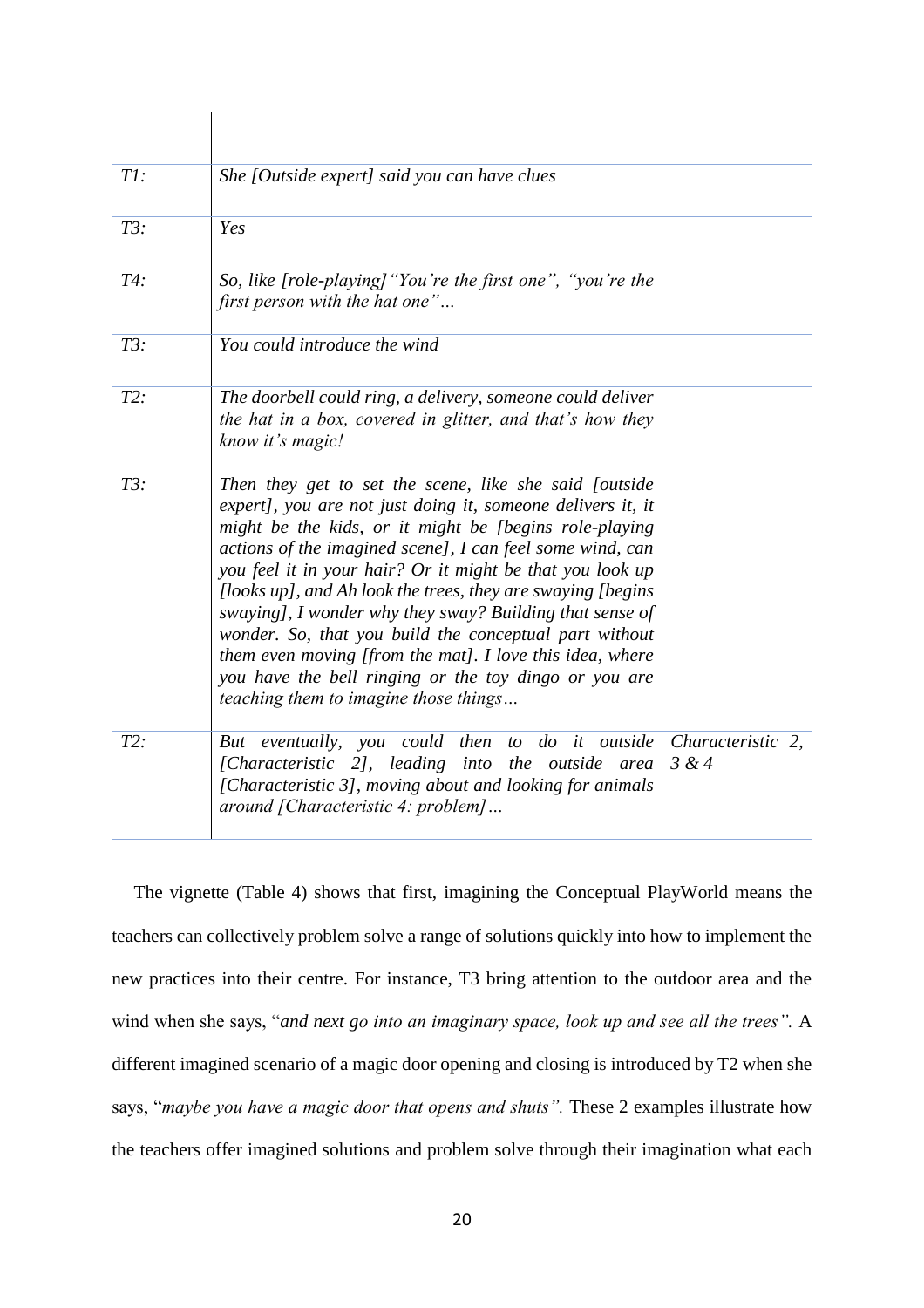of the characteristics could look like in practice – as *thought experiments*. This finding has not been reported in the PD literature before. This imagining of multiple solutions was common across all of the teachers. In Table 4 Vignette 1 we see that after a few imagined scenarios, the teachers settle on the doorbell acting as a way of introducing the problem to be solved within the narrative of the Magic Hat.

Second, as the teachers introduce each imagined scenario to each other, they become animated and role-play the actions 'as if' they are in the Conceptual PlayWorld of the Magic Hat. Gestures such as pointing, looking towards an imagined area as though it were there, and animated expression were common. For instance, slowing speech to emphasize something being imagined in practice, and high-pitched singsong cadence to amplify something important, were common amongst all of the teachers. Therefore, we identified that *imagined solutions as thought experiments were being accompanied with miniature dramatizations of practices.*  This was not something we found in the PD literature.

Third, the teachers regularly used the term 'so' in order to add to the imagined scenario being offered by other group members, as though they were collectively building the imagined Conceptual PlayWorld. For instance, T3 says, "*So, that you build the conceptual part without them even moving [from the mat]".* The term 'so' appears to validate imagined solutions (*So, like "You're the first one"*), to extend ideas, to invite more suggestions (*So how do we do that?),*  and to articulate more concretely the implication for practice for the imagined solution being presented. Other terms that appeared regularly across all the teachers was 'I think…' and the use of the term 'And' at the beginning offering an imagined solution. However, "so" was the most common term used. These terms appear to be used **to collectively build the imaginary practice situation**, allowing multiple suggestion to be considered for problem solving the collective imagining of the new practices. Once again, we did not see refences to this kind of language in the PD literature.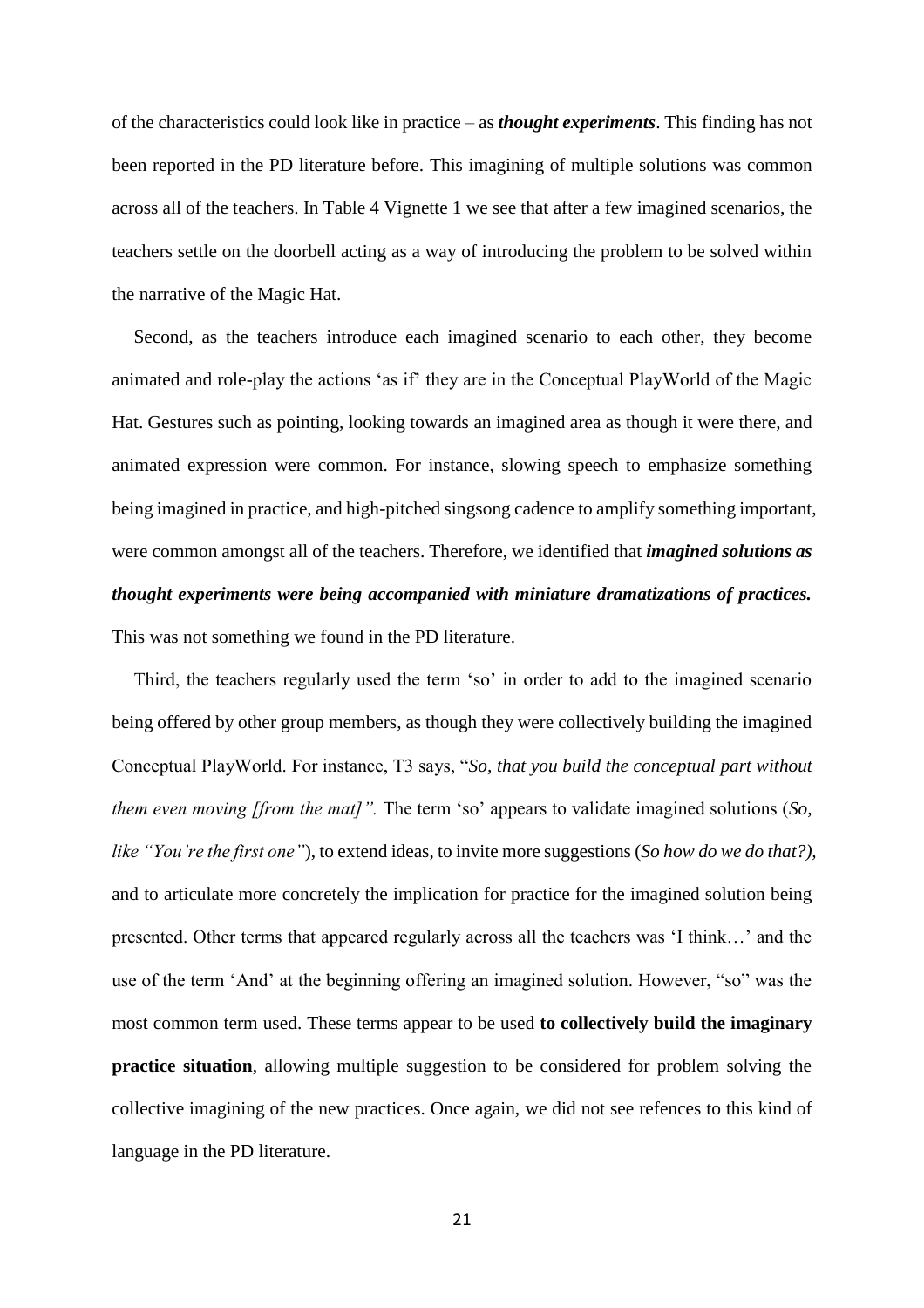Taken together, imagination as a psychological function enabled thought experiments, imagined solutions as miniature dramatizations, and an ongoing building of a collective imaginary situation to emerge in the PD program. Imagination appeared to act as resources for early childhood teacher practice change.

### 4.2 *Imagining 'as if' in a mature form of a Conceptual PlayWorld*

Imagination as a resource for practice change could also be seen in dynamic relations between the teachers' initial imaginings of a Conceptual PlayWorld (Table 4 Vignette 1) and the mature form of a Conceptual PlayWorld introduced through the videos (app URL here), the planning proforma (Table 2), and the input from an outside expert in Conceptual PlayWorlds.

First, reference to the imagined mature form of the Conceptual PlayWorld could be seen embedded in the small group discussions through teacher references to 'she', the outside expert. For example, this is shown in Table 5 Vignette 2 below when T3 says, "*Then they get to set the scene, like she said* [outside expert]". This was common throughout the small group discussions. The teachers regularly made references to the outside Conceptual PlayWorld expert.

Second, in Vignette 2 (Table 5) we see a more mature form of the Conceptual PlayWorld than the thought experiments of Vignette 1 (Table 4). Read in relation to the characteristics of the Conceptual PlayWorld summarised in Table 2, all five characteristics are evident in Vignette 2 (Table 5). Teacher referencing to each of these characteristics as a mature form of a Conceptual PlayWorld appeared to be important part of the process for practice change.

### **Table 5.** Vignette 2 (extract): Period 2 - *Whole group sharing*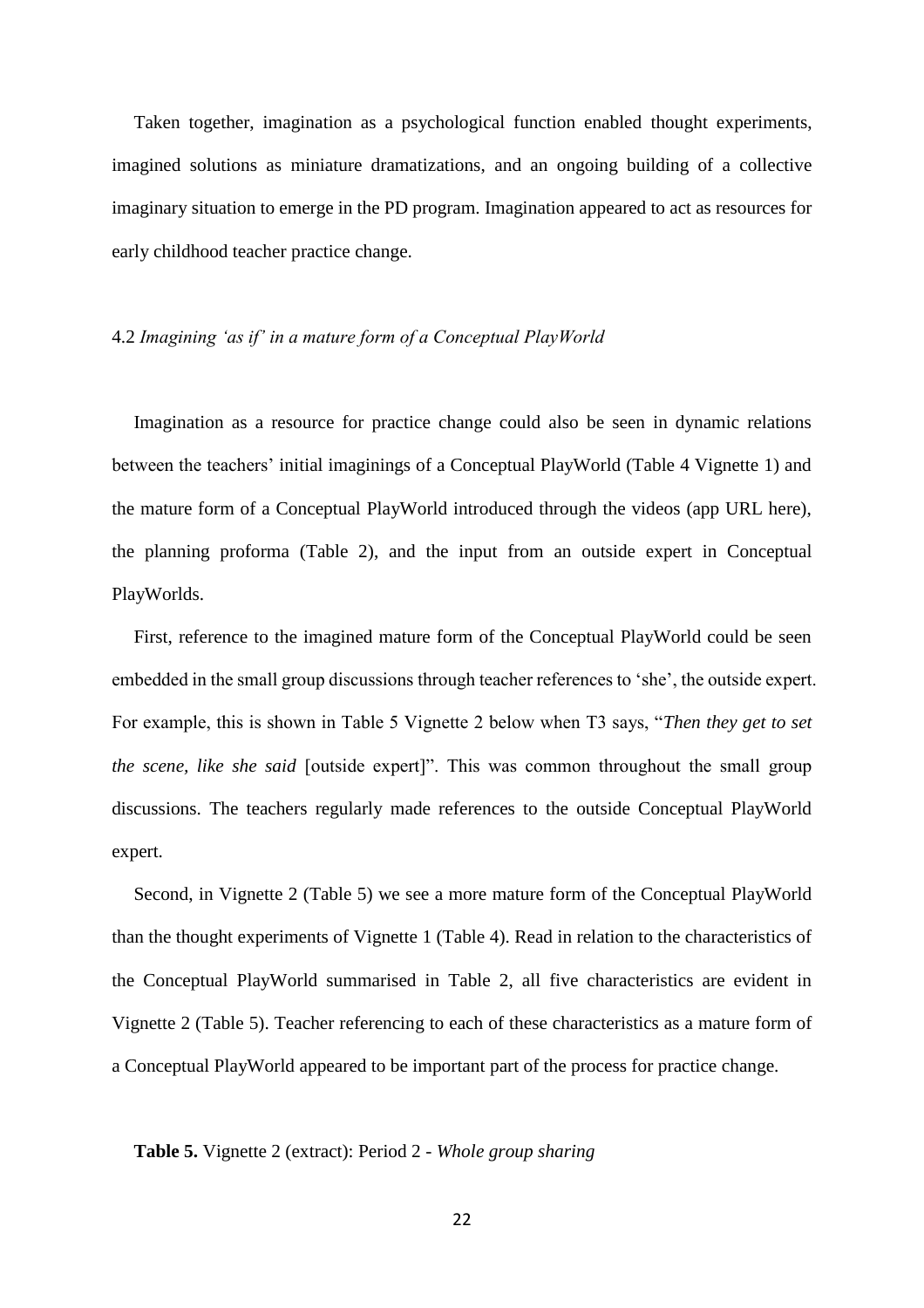| Teacher 4 reported on behalf of the group                                                                                                                                                                                                                                                                                                                                                                                                                                                                                           | <b>Characteristics</b>             |
|-------------------------------------------------------------------------------------------------------------------------------------------------------------------------------------------------------------------------------------------------------------------------------------------------------------------------------------------------------------------------------------------------------------------------------------------------------------------------------------------------------------------------------------|------------------------------------|
| Like most people, starting with the stories and the characters, and initially<br>exploring at group time how those particular animals [in the story], the<br>sounds that they make, and having a bit of fun with it, just so they start<br>understanding the characters, and getting associated with them; we could<br>play games like, as we do with getting to know each others' names at that<br>beginning bit; so we can do like "Magic Hat, Magic Hat, moves like this<br>and moves like that", and all the rhymes they enjoy. | Characteristic 1                   |
| We thought the Wizard could arrive at the door [Characteristics 2 and 3].<br>The [Wizard] could be quite upset because the hat had gone missing. Ask<br>the children, "Where did the hat go?"; "How did it become lost?". The<br>Wizard could suggest that the wind may have taken it [Characteristics 4].                                                                                                                                                                                                                          | <b>Characteristics</b><br>$2 - 4$  |
| Then we explore the wind and that. That would be the problem. Where<br>has it gone?                                                                                                                                                                                                                                                                                                                                                                                                                                                 | Characteristics<br>$\overline{4}$  |
| We thought perhaps everyday, we could have Wizard arrive, the doorbell<br>rings [Characteristics 3], and there could be a clue [Characteristics 4].                                                                                                                                                                                                                                                                                                                                                                                 | <b>Characteristics</b><br>$3 - 4$  |
| Ms Lucy is very keen to be involved and we don't want to exclude her<br>[Characteristics 5]. She is in the office and could deliver the clue. This<br>would introduce us to the next animal in the story [Characteristics $1$ ]. We<br>may find the bear and bear may have the clue. The bear says, "There was<br>a wild storm, and I saw it go this way and to get to that you are going to<br>have to cross the river; there is rapids and how are we going to cross that<br>and what are we going to do?" [Characteristics 4].   | <b>Characteristics</b><br>1, 4 & 5 |
| We thought at the end we could, because it is close, we could make our<br>Easter hats, and leave them at the Kindy rather than they go home. The<br>Easter Bunny helps us finally in the end. The hat could be delivered in a<br>glitter box. It opens up and there is a special hat inside, and this leads on<br>to them creating their own hats for the Easter Hat Parade.                                                                                                                                                        |                                    |

What is evident in Table 5 Vignette 2 is that Characteristic 5 is the least developed. However, the links between the problem and the science concepts are successfully brought into the narrative of the story. Importantly, the teachers have found a way of bringing their imagined Conceptual PlayWorld of the Magic Hat into their existing planned Easter Hat Parade (and designing and wearing of hats) – as noted when they report: "*The Easter Bunny helps us finally in the end*". The relations between the mature form of a Conceptual PlayWorld introduced in the PD program and the teachers' real form of imagining the new practices in their centre can be observed as a process in development. This sharing with the whole group is suggestive of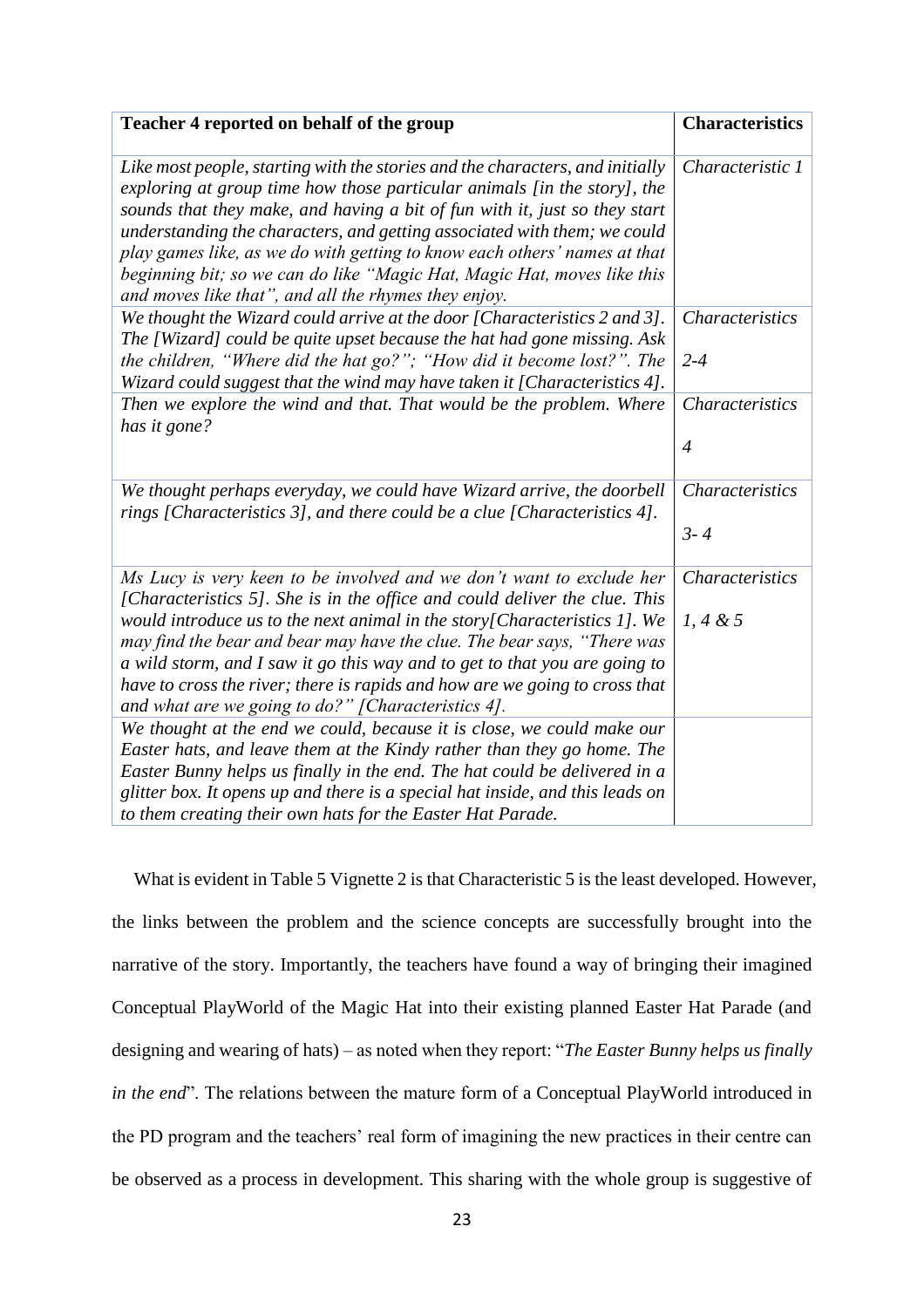imagined practice change because the teachers have successfully imagined how the Centre tradition of the Easter Hat Parade can be brought into the new practice of a Conceptual PlayWorld.

Third, it can be argued that the imagined mature form of the practice could also be seen embedded in the teachers' collective imagining and problem solving as they act 'as if' in the new practice through sharing the results of their thought experiments and the miniature dramatization of the characteristics of the Conceptual PlayWorld as worked through in Vignette 1 (Table 4), and as shown in Vignette 2 (Table 5) in a more complete form. However, as would be expected, development of the practice matures after implementation. In Period 4, the dynamic between the mature form (Table 2) and real form of the teachers' actual practices are shown in Table 6 (Vignette 3). In Vignette 3 is an extract of the characters in the story, the dramatic problem, and the entering into the Conceptual PlayWorld and not surprisingly, they were all more developed than in Vignettes 1 and 2.

| <b>Teacher</b> | <b>Exchange</b>                                                                                                                                                                       | <b>Characteristics</b> |
|----------------|---------------------------------------------------------------------------------------------------------------------------------------------------------------------------------------|------------------------|
| TI:            | I was lucky enough to be with TL at the start, although it<br>was not quite then, as she had already done those                                                                       | <b>Characteristics</b> |
|                | motivating things before I got there. And the children were<br>so EAGER to get into the playworld, and told me all these                                                              | $1 - 5$                |
|                | things that happened before. And they used the Magic Hat,<br>and about the Wizard coming. I was eager to join in and I<br>hadn't been in when the Wizard had left a letter and things |                        |
|                | like that. Lucy can you tell us yours?                                                                                                                                                |                        |
| TL:            | Sure no worries [all laugh].                                                                                                                                                          |                        |
| TI:            | I loved it so much. I was so excited?                                                                                                                                                 |                        |
| TL:            | That's nice. Alright, so bring this along to share [holds up]<br>planning]. We had done a lot beforehand. We read the                                                                 | Characteristic 3       |
|                | book about 2 or 3 times. Lots of families are saying "Rrrr,                                                                                                                           |                        |
|                | the Magic Hat! That's all they are asking for at home. We                                                                                                                             |                        |
|                | done transition games with them. We really played with the                                                                                                                            |                        |
|                | characters. By the time we entered the Conceptual Play                                                                                                                                |                        |

**Table 6.** Vignette 3 (extract): Period 3 - *Zoom sharing post implementation*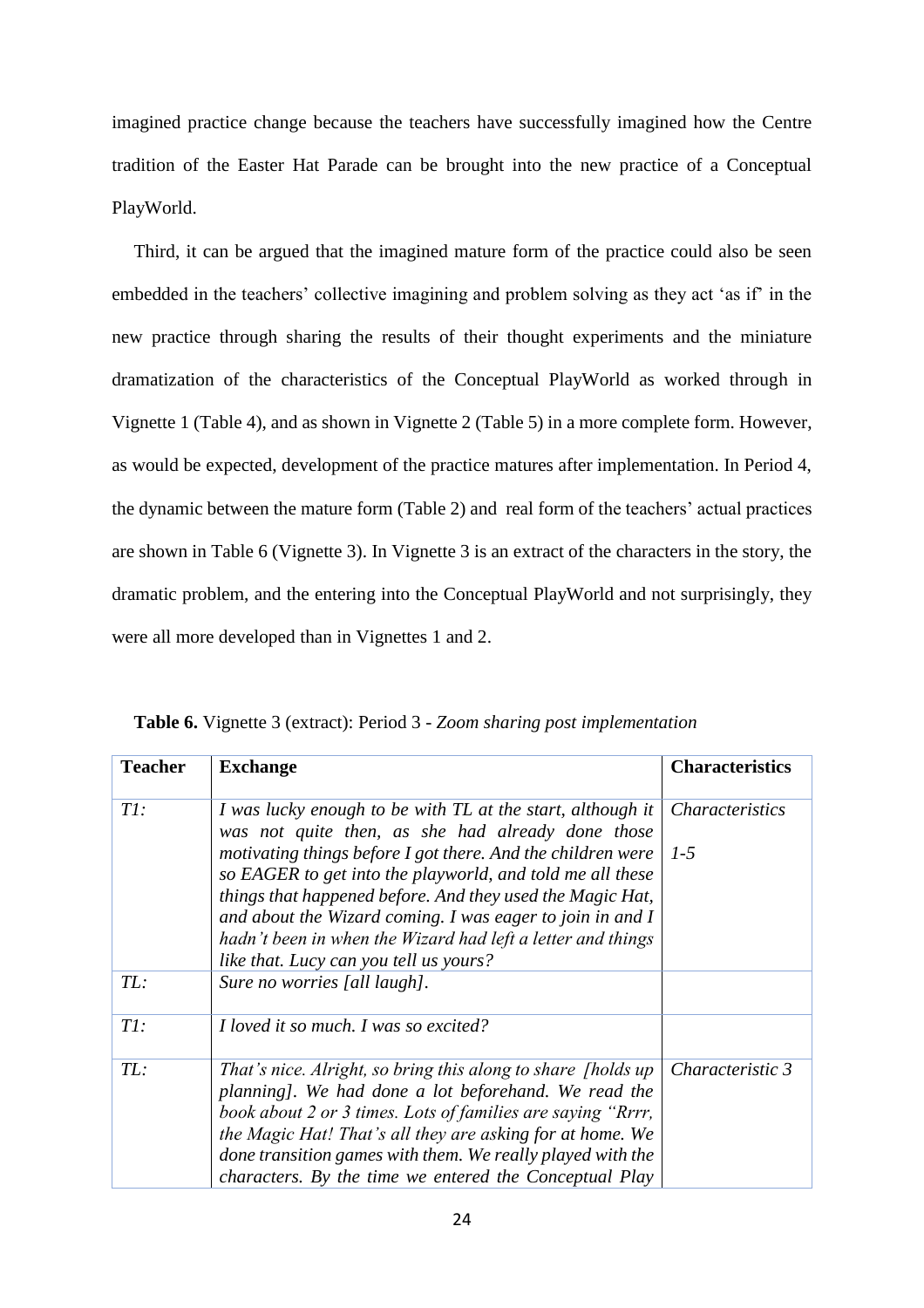*there was really good understanding, they kind of played with it a lot more, I think. But the Wizard delivered our letter. Then they had all sorts of questions. Where does he live? Why does he need our help, and someone suggested that we could use sparkles to get through, and how are we going to get, that kind of became our gateway, the gathering or having an entrance to the conceptual Play [Characteristic 3]. The next day I got a magic box that was delivered, and that particular day we had the magic box delivered sparkles inside the box. So, when I throw sparkles over them, then we jump into the book, you know.*

When we take just two characteristics of a Conceptual PlayWorld - concepts linked to the story, and the problem to be solved - we can see the early forms of teachers' development of conceptualising the new practices. For instance, in Vignette 3 the excitement of the drama that brings out both the story and the developing narrative of solving problems become crystalised and more succinct in the description, such as, "*Where does he live? Why does he need our help, and someone suggested that we could use sparkles to get through, and how are we going to get".* But also we can see how the story ignites the passion within the new practice for the children and the teachers, which appear to be mutually spiralling, such as, "*The next day I got a magic box that was delivered, and that particular day we had the magic box delivered sparkles inside the box. So, when I throw sparkles over them, then we jump into the book, you know".* The emotional engagement of the teachers with their implementation of the Magic Hat Conceptual PlayWorld during Period 4 is suggestive of positive practice change.

The real form of teachers' development of their practices was initially only stepped (Table 5), and teachers only appeared to functionally populate the proforma 'as if' in the Conceptual PlayWorld of the Magic Hat. Whilst after implementation (Table 6), the real form of practice was met with a charged and dynamic explosion of emotions by the teachers, as noted when Teacher L said, "*And the children were so EAGER to get into the PlayWorld, and told me, all these things that happened before. And they used the Magic Hat, and about the Wizard coming. I was eager to join in and I hadn't been in when the Wizard had left a letter and things like*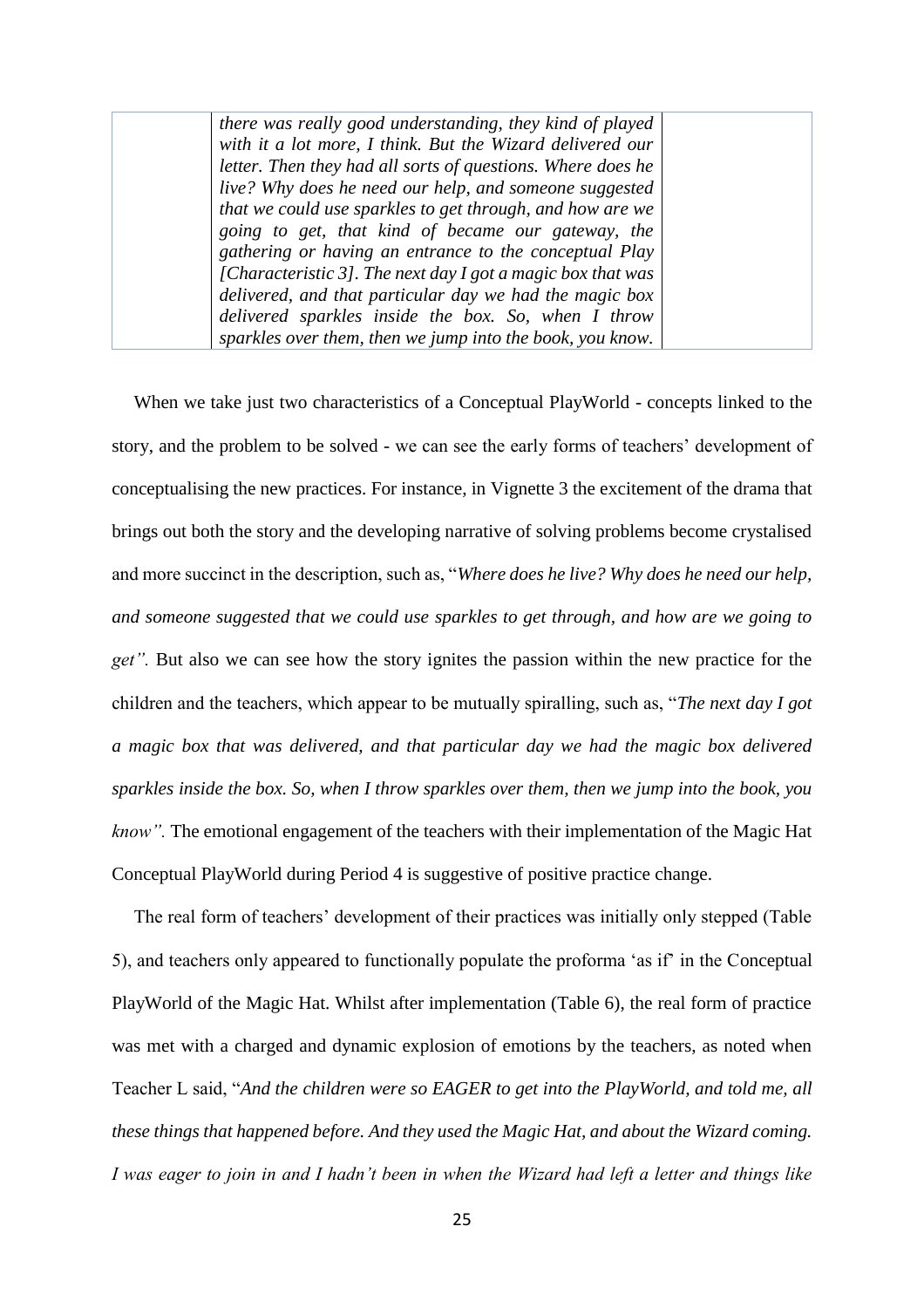*that"* The drama of the problem was enthusiastically felt by the children, and this created motivating conditions for the teachers, which in turn appeared to deepen the question asking of the children and generated a need for continuing the Conceptual PlayWorlds so that solutions to the problem could be found in play.

We bring this together in Table 7, as the mature form of the Conceptual PlayWorld showcased through the videos of practices, the planning proforma (Table 7 Column 1), and the real form of development identified in the workshopping (Table 7 Column 2).

| <b>Characteristics of a Conceptual PlayWorld</b>                                                                                    | Activity setting of a Conceptual PlayWorld of the                                                                                                                                                                                                            |
|-------------------------------------------------------------------------------------------------------------------------------------|--------------------------------------------------------------------------------------------------------------------------------------------------------------------------------------------------------------------------------------------------------------|
|                                                                                                                                     | <b>Magic Hat</b>                                                                                                                                                                                                                                             |
| Selecting an engaging story                                                                                                         | The teachers chose the story of The Magic Hat by Mem<br><b>Fox</b>                                                                                                                                                                                           |
| Creating an imaginary Conceptual PlayWorld<br>space                                                                                 | The teachers reserved the inside mat area known as<br>circle time for the Conceptual PlayWorld of the <i>Magic</i><br>Hat                                                                                                                                    |
| Teachers and children entering and exiting the<br>Conceptual PlayWorld together                                                     | Door bell rings. A Magic Box with sparkles inside it is<br>delivered to the centre. When sparkles are thrown over<br>the children this acts as the gateway into the Conceptual<br>PlayWorld of the Magic Hat                                                 |
| Problems arise in the Conceptual PlayWorld that<br>need to be solved                                                                | Problem: Wizard had left a letter - The Wizard has lost<br>her/his Magic Hat<br>Everyday concepts: Where does the Wizard live? Why<br>does the Wizard need our help?<br>Scientific concept: Not presented<br>Concepts act in service of the children's play. |
| Teachers take different roles in the Conceptual<br>PlayWorld to actively support children's play<br>development—subject positioning | Teachers and children are characters in the story.                                                                                                                                                                                                           |

**Table 7.** Mature and real form of *a Conceptual PlayWorld of The Magic Hat*

*4.3 Distributed collective imagining of new pedagogical practices in a Conceptual PlayWorld*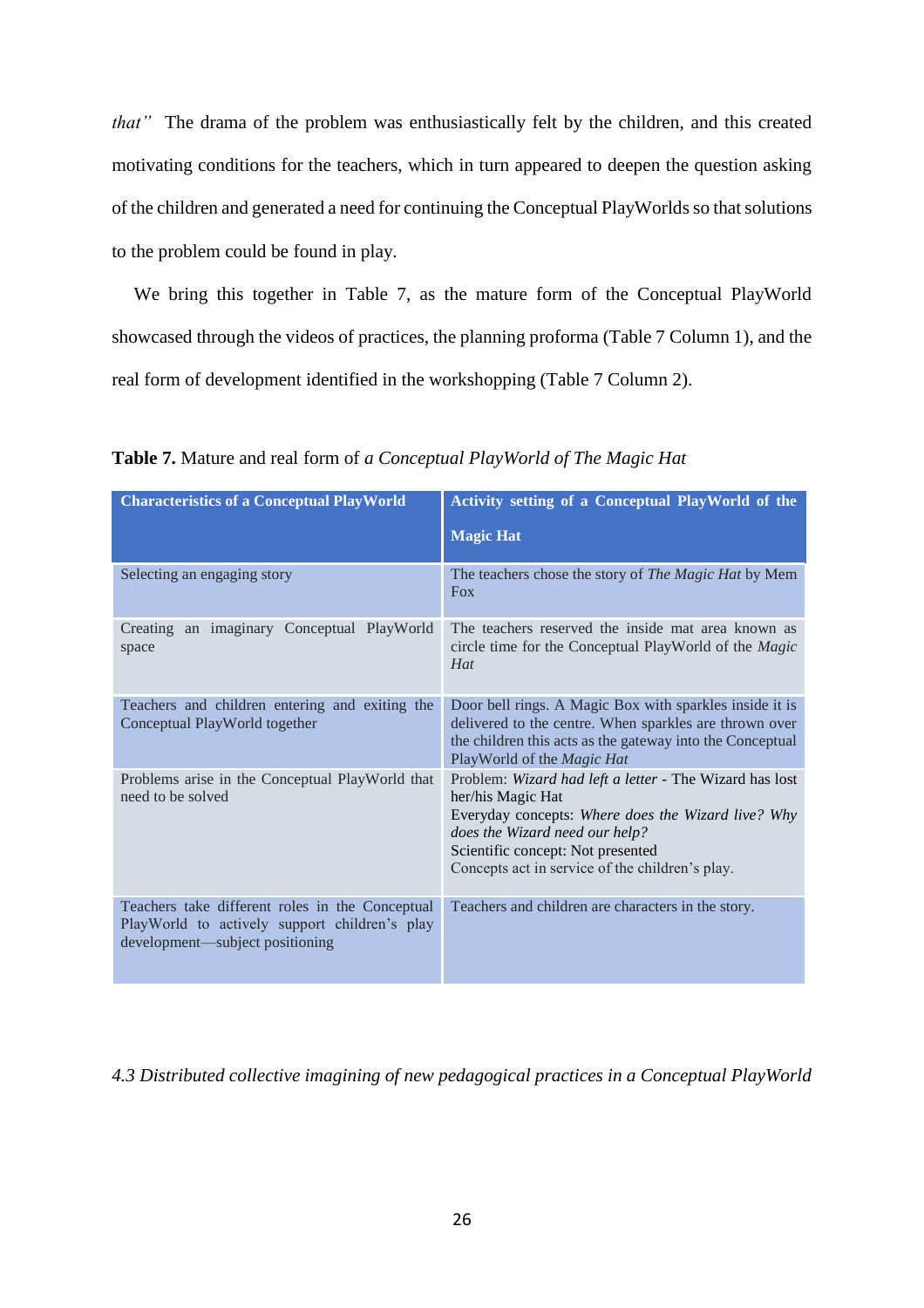It was reported in the literature that early childhood teachers' motive orientation is to their practice (see Nuttall, et al., 2015) and that their professional knowledge of their practice includes understanding children's development. Building on Vignette 3, we showcase in Vignette 4 the teachers collectively sharing of an emotionally charged incident in their professional practice of implementing a Conceptual PlayWorld that the teachers had to solve. It was not a problem introduced in the PD but arose from practice.

In Table 8 (Vignette 4) the teachers appear to be imagining the details of particular moments when they and the children were inside of the Conceptual PlayWorld of the Magic Hat where a practice problem arises. Two children from one of the rooms in the centre become anxious inside of the Conceptual PlayWorld of the Magic Hat. The teachers bring a form of affective imagining into their descriptions of how they found solutions (thought experiments) to the practice problem.

| <b>Teacher</b> | <b>Exchange</b>                                                                                                                                                                                                                                                                                                                                                                                                                                                                                                                                                                                            |
|----------------|------------------------------------------------------------------------------------------------------------------------------------------------------------------------------------------------------------------------------------------------------------------------------------------------------------------------------------------------------------------------------------------------------------------------------------------------------------------------------------------------------------------------------------------------------------------------------------------------------------|
| TS:            | I had a couple of kids that were really anxious, and as soon as the Wizard<br>dropped off the letter, they burst into tears, they didn't want to see the<br>Wizard, and they were all really upset when they came to kindy, so we back<br>peddled in our group a lot, and so we wrote books about imagination, so<br>we wrote books and wrote books and pictures where there was trees, and<br>the kids were in the trees, and then the next page they were in the jungle.<br>So we compared that, what we were doing, and so our play has been a lot<br>slower, because we had to deal with our anxieties |
| TL:            | So, I would kind of like, not make it boring, but we had to cater for both.<br>They were so interested in that book. So, they just needed a bit of, what<br>could perhaps happen                                                                                                                                                                                                                                                                                                                                                                                                                           |
| TS:            | I was focused on what the people coming into it, and what I as the teacher<br>was going to change into. He didn't like that, that I was going to change.<br>That the Wizard was coming into the house, and things like that. But we<br>have been working through it, and he is making progress. He loves the<br>Magic Hat. We are working through it, He has gone home and says he<br>loves the magic hat. He hasn't stopped talking about it. Initially was so<br>stressed.                                                                                                                               |
| TR:            | Sometimes the high emotions, is showing high engagement does it.                                                                                                                                                                                                                                                                                                                                                                                                                                                                                                                                           |

**Table 8.** Vignette 4 (extract): Period 3 – *Zoom sharing post implementation*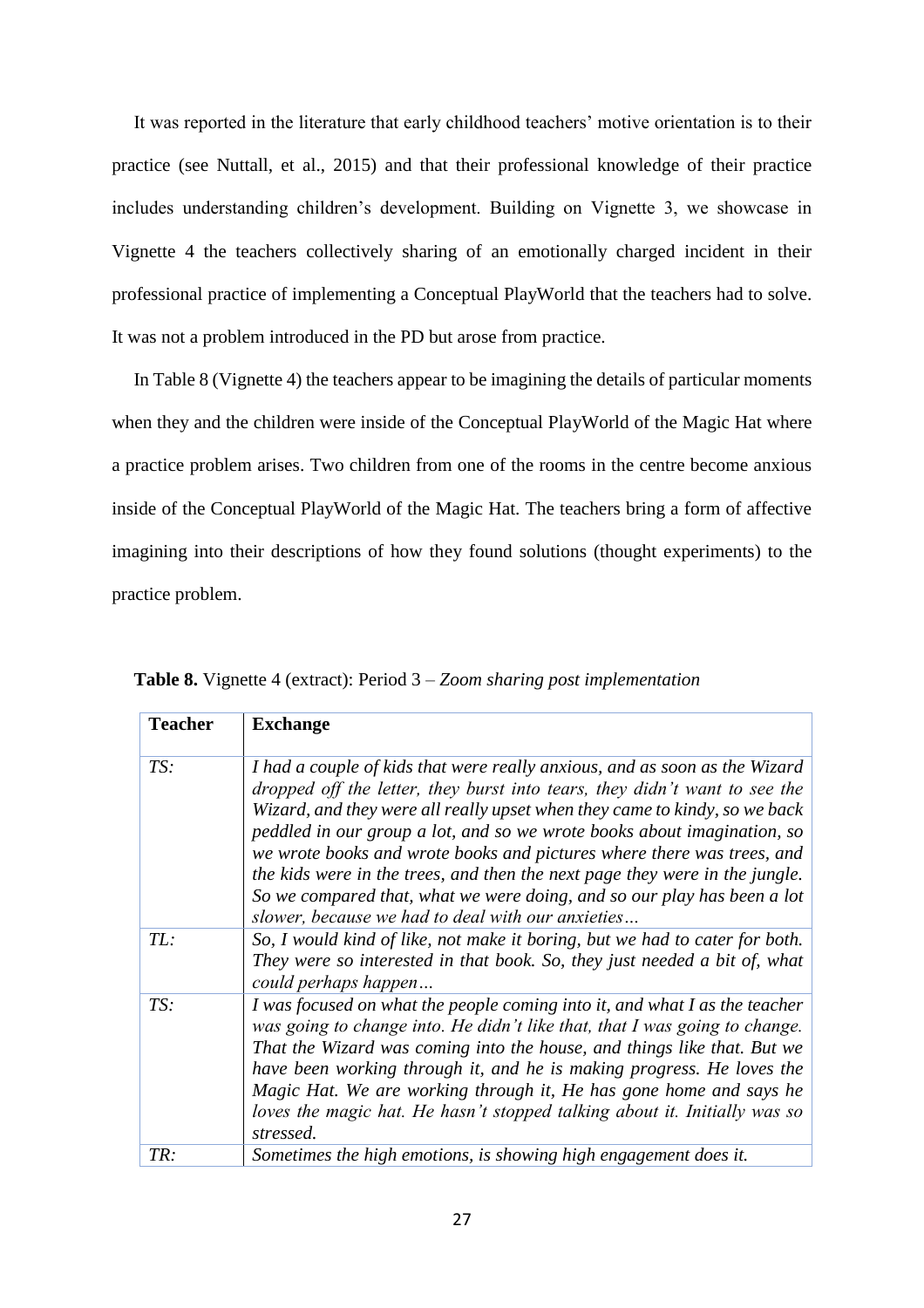| TS: | Yes, and for children like that, to give them a different role, for those<br>children.                                                                                                                                                                                                                                                                                                                                                                                                                                                                                                                                                                                                                                                                                                                                                                                        |
|-----|-------------------------------------------------------------------------------------------------------------------------------------------------------------------------------------------------------------------------------------------------------------------------------------------------------------------------------------------------------------------------------------------------------------------------------------------------------------------------------------------------------------------------------------------------------------------------------------------------------------------------------------------------------------------------------------------------------------------------------------------------------------------------------------------------------------------------------------------------------------------------------|
| TL: | The great idea, was giving a different role, when children                                                                                                                                                                                                                                                                                                                                                                                                                                                                                                                                                                                                                                                                                                                                                                                                                    |
| TR: | So it sounds like it is important to talk about, I don't know if you do this,<br>but to talk about your routine, so in the morning you will be doing<br>PlayWorld together but after the PlayWorld that you will have lunch, so it<br>sounds like some children need some assurance that they are coming back.                                                                                                                                                                                                                                                                                                                                                                                                                                                                                                                                                                |
| TS: | Nodding in agreement                                                                                                                                                                                                                                                                                                                                                                                                                                                                                                                                                                                                                                                                                                                                                                                                                                                          |
| TR: | Talk about the routines, First, we are in the PlayWorld, and then we go off<br>to music, or whatever you want to do [both teachers nodding].<br>We spoke really briefly on the PD about the different Subject positioning,<br>you could be above, with, or below – do you remember vaguely? [teachers<br>are nodding], we did a lot that day, but one of my positions was the<br>primordial we, and that's where you are with the child, almost as if you<br>are one; So you could even ask, for example, a child who is a bit nervous<br>about the Wizard, you would ask if they wanted to be the wizard with you,<br>literally with you, holding your hand or doing it together. You could ask<br>them, who they would like to be, be in that role together, comfort that<br>you're participating together. Is that something you could try with some of<br>those children? |

A double form of emotional imagining seemed to emerge. One of the emotional moves was in relation to worrying about the children's emotions in the Conceptual PlayWorld of the Magic Hat, whilst the other was in relation to thinking about the problem and working out a way to 'back pedal'. The double move of affective imagining and problem solving acted in unity and propelled the teachers forward in designing new practices, as they had to deal with the children's worries and anxieties of imagining being in the Conceptual PlayWorld of the Magic Hat.

The teachers had to create new play scripts to support the development of imagination of the children as a new psychological function. It was reported that whilst most children appeared to demonstrate that play was their leading activity, two of the children had difficulties with transitioning into imaginary situations, and therefore the teachers needed to consciously teach the children about pretending and imagining. This was an unexpected result and is suggestive of how teachers using a Conceptual PlayWorld model can draw on their professional knowledge of child development to build new practices to create new conditions for children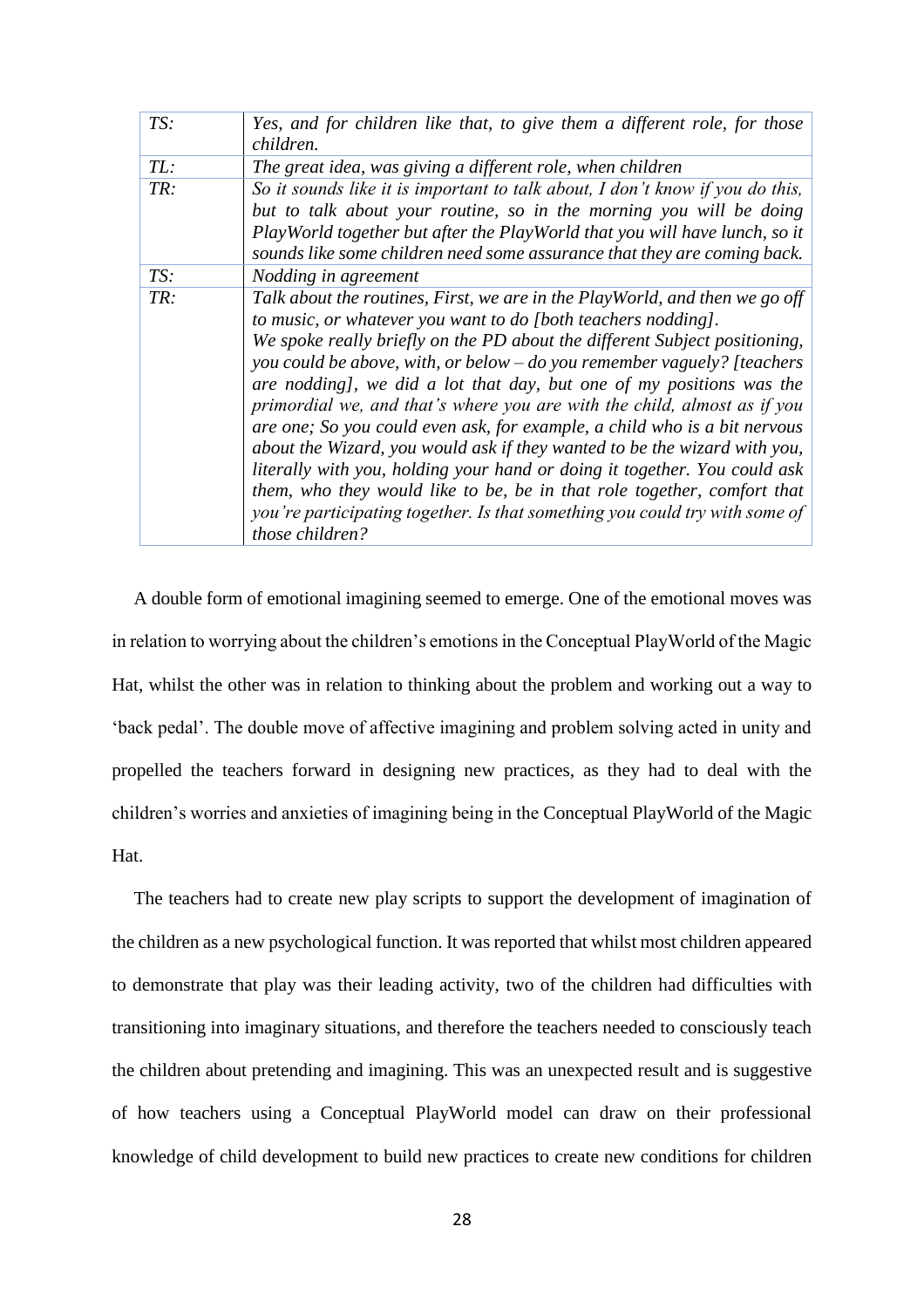in play. It is also suggestive that the Conceptual PlayWorld PD program appears to give possibilities for teachers to be imagining new practices, and imagining a range of pedagogical solutions, when introducing children to a Conceptual PlayWorld.

#### **5. Discussion**

This study of the PD of early childhood teachers during a process of practice change brings forward not only the motives of the teachers towards the unique characteristics of early childhood professional practice (Nuttall et al., 2015), but the significance of imagination as a psychological function to resource practice change. No study could be found in the literature on PD (empirical or theoretical) that discussed imagination as a resource for practice change. This finding adds to what is known about the design of PD programs for early childhood teachers engaged in practice change.

### *5.1 Personal practice change*

Illustrated through the PD of teachers being introduced to a Conceptual PlayWorld, we identified that the imagining of new practices as part of the PD program facilitated early childhood teachers to imagine practice change and to collectively problem solve through a series of thought experiments. Practice change was the object of the teachers' attention and imagination was a resource they used when *problem solving multiple imaginings of a Conceptual PlayWorld* into their practice. This finding builds on the research of Nuttall et al. (2015) and gives more detail into how early childhood teachers work on their professional practice during PD.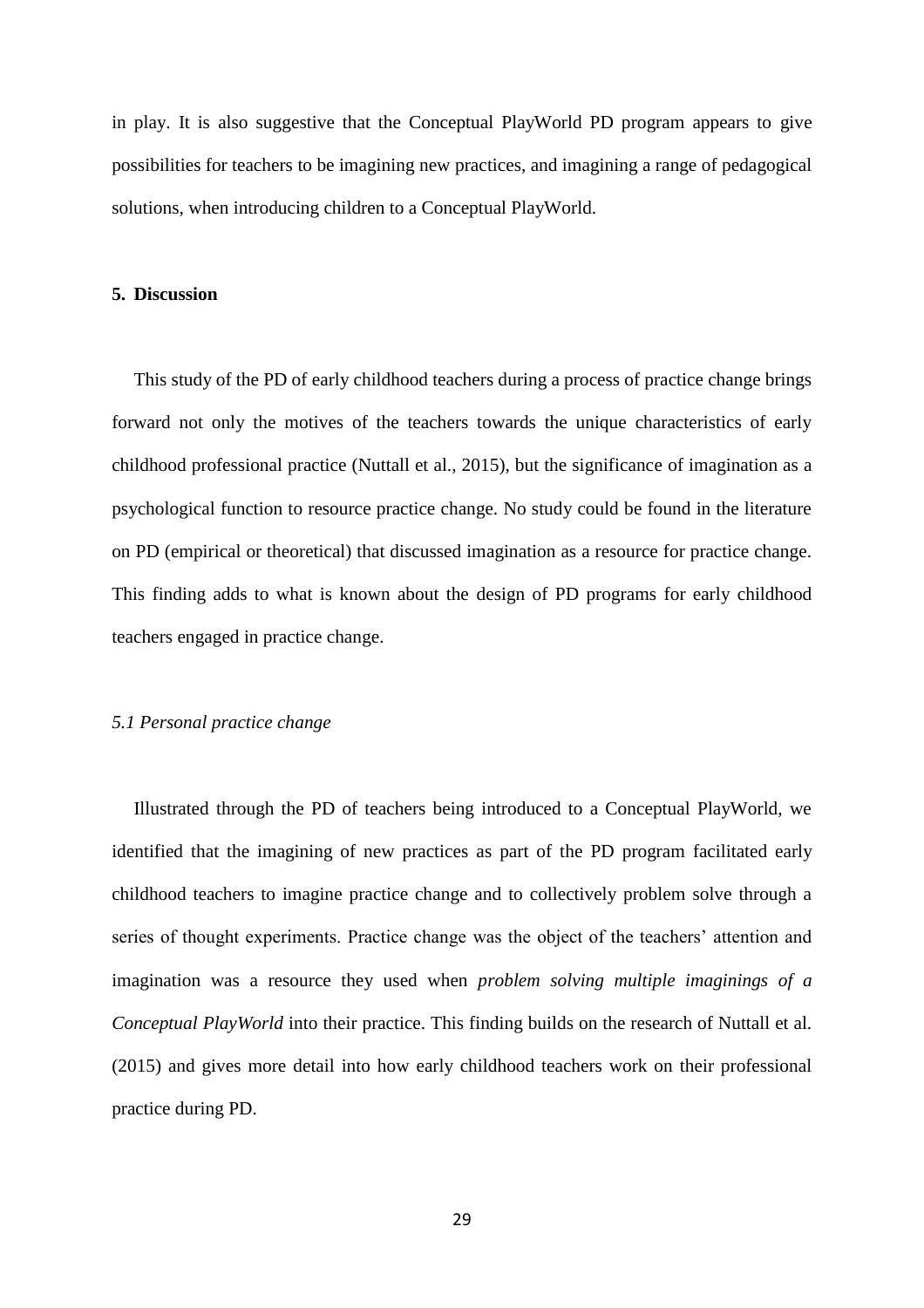### *5.2 Unique institutional practices*

According to Hadley et al. (2015), early childhood education PD contexts are different to the school sector, and because of the diversity of qualifications and the ongoing upgrading process, there is also a unique fuzzy zone between in-service and pre-service programs (Gomez et al., 2015). Therefore, the concept of early childhood practice needs to be uniquely defined, but not in isolation. Practice and practice change must be located within the societal values, institutional practice traditions and personal motives of the teachers (Hedegaard, 2014). Chaiklin (2011) notes that at the societal level, "Practices arise to produce objects that satisfy societally-meaningful needs" (p. 243). In Australia where this study took place, the curriculum invites teachers to bring play and learning together in ways that are personally meaningful to children. Known as intentional teaching for play-based programs, early childhood teachers' have had to expand their practices through PD so they can introduce intentional teaching into their play-based programs.

The expected dominant practice tradition of early childhood education in Australia has been to create play conditions with preschool teachers correspondingly making available to children time, resources and teacher supported interactions. Intentional teaching has created an institutional need for practice change in preschools and this has placed new demands upon teachers. It is within this more complex framing (societal, institutional and personal motives and demands) that it becomes possible to conceptualise early childhood practice change more scientifically. This study found that imagination as a psychological resource contributes to better understanding what are effective PD conditions for developing professional knowledge for practice change.

## *5.3 Scientific problem – why imagination?*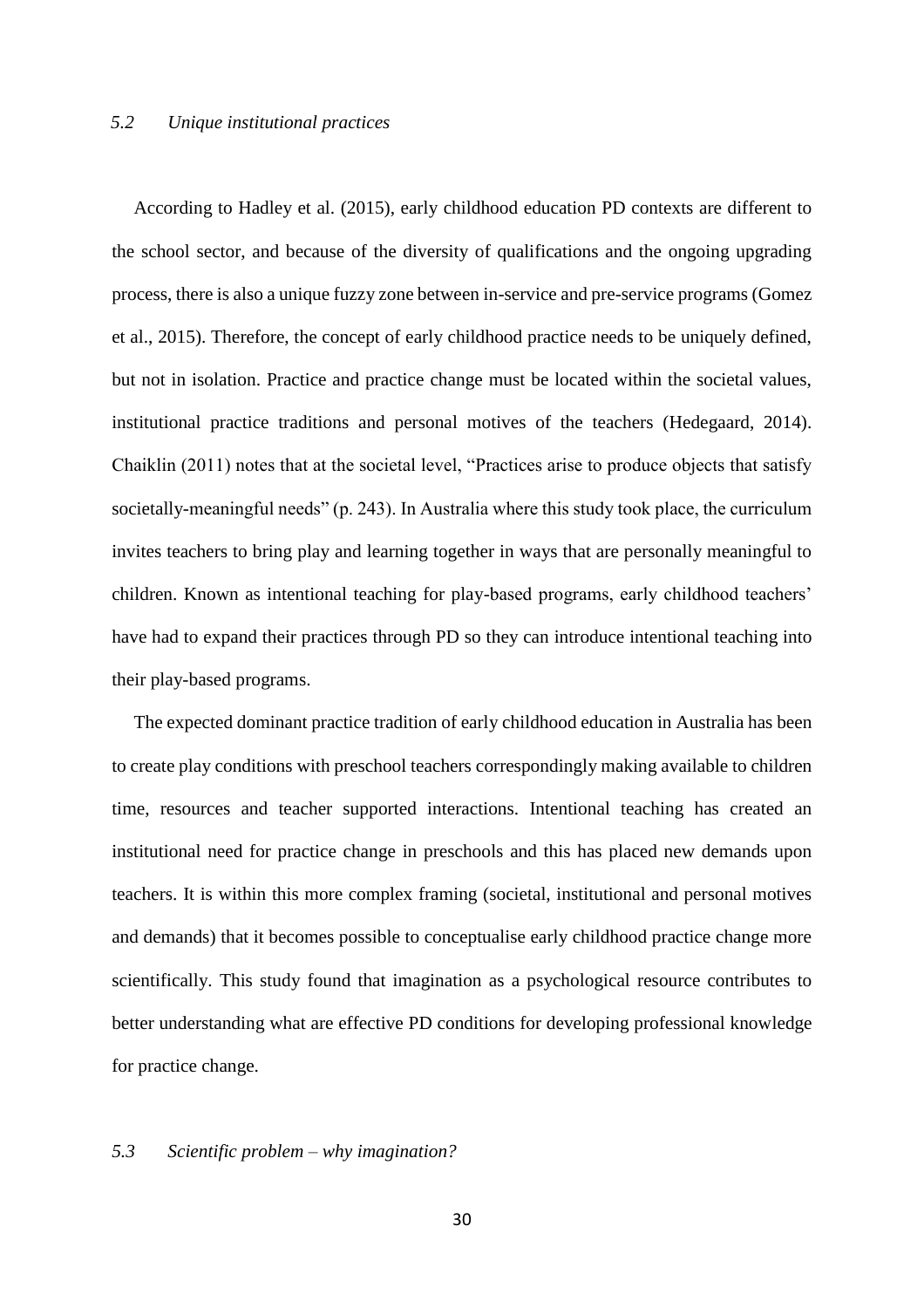The synthesis of the PD literature presented earlier brought forward a number of key features of successful PD for early childhood teachers. But imagination as a psychological resource did not feature. It is in this context that we have to understand theoretically how imagination appeared to so effectively resource teachers' practice change.

Scribner (1997) in her practice research has given some direction on this problem, stating that "If skill systems are activity or practice-dependent, one way to determine their characteristics and course of acquisition is to study them as they function in these practices" (p. 299). But in PD programs where new practices for practice change are the object of the activity, teachers are not physically located in their everyday practice. This means that practice change must initially be imagined in the PD program. This could explain why imagination featured so prominently in this study.

The literature gave some important directions for thinking about effective PD for early childhood teachers, but it did not give directions for theorising the ideas together as a system of practice change where imagination was brought out in some way.

Chaiklin (2011) theorised that the "problem is to articulate the system of ideas being defined, rather than trying to find the true meaning of *practice*" (p. 231). In line with Chaiklin (2011), the outcomes of the study reported in this paper have to be seen as part of a system of concepts that together make up the whole process of practice change. Consequently, the essence of practice change has to be realised through imagination as a psychological function that resourced practice change. But to understand practice change, we have to also bring out what is unique about imagination and to theorise this relationally. Vygotsky (1987) said that the task is to study the whole in order to determine its characteristics. Not as elements, but rather as a relational unit that makes up the whole. When considering the relations and interaction of the whole, the task is then to find the smallest unit that is representative of the whole. For example,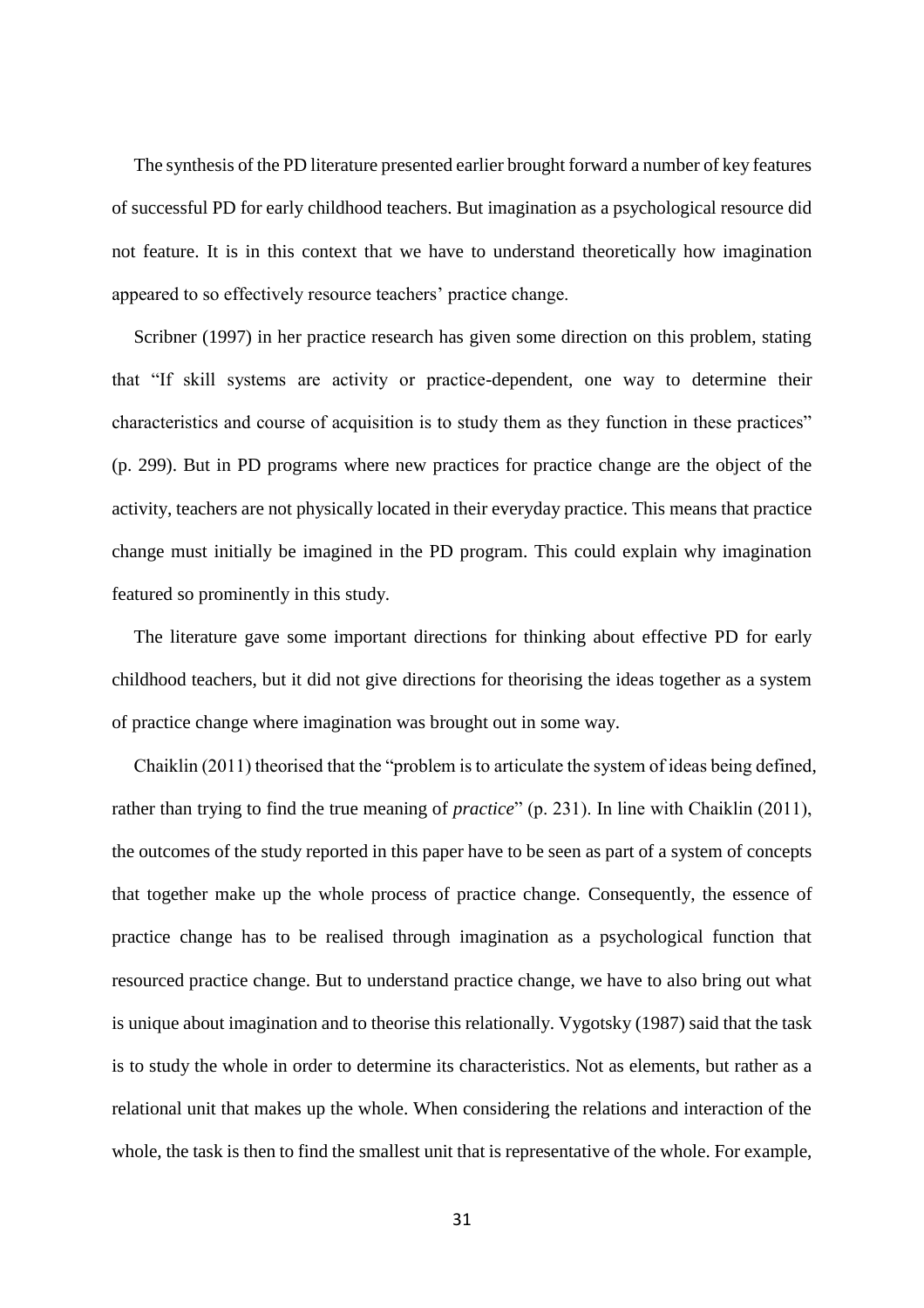a human cell contains all of the DNA of what makes up the whole human being. In line with this Vygotskian (1987) idea, we theorise what was learned in this study on imagination as a resource for practice change, by determining what might be the essence or unit of practice change for early childhood teachers. The outcomes of our study are brought together as a relational unit, as shown in Figure 1.



**Fig. 1** Relational unit of practice change for early childhood teacher PD

In keeping with Chaiklin (2011), we begin by asking how does this unit of imagination as a psychological function support teacher practice change? Our findings suggest that the germ cell of early childhood PD has at its core the psychological function of imagination (Shown in the centre of Figure 1). But in teacher transformation, imagination cannot be static. Rather imagination must act within a system of practice change. This suggests that the unit must be dynamic, and this was indeed what came through the findings of this study. Teacher motives (quadrant 1), imagining 'as if' in the practice (quadrant 2), thought experiments of multiple imagined practices (quadrant 3), and finally the unique practice context of early childhood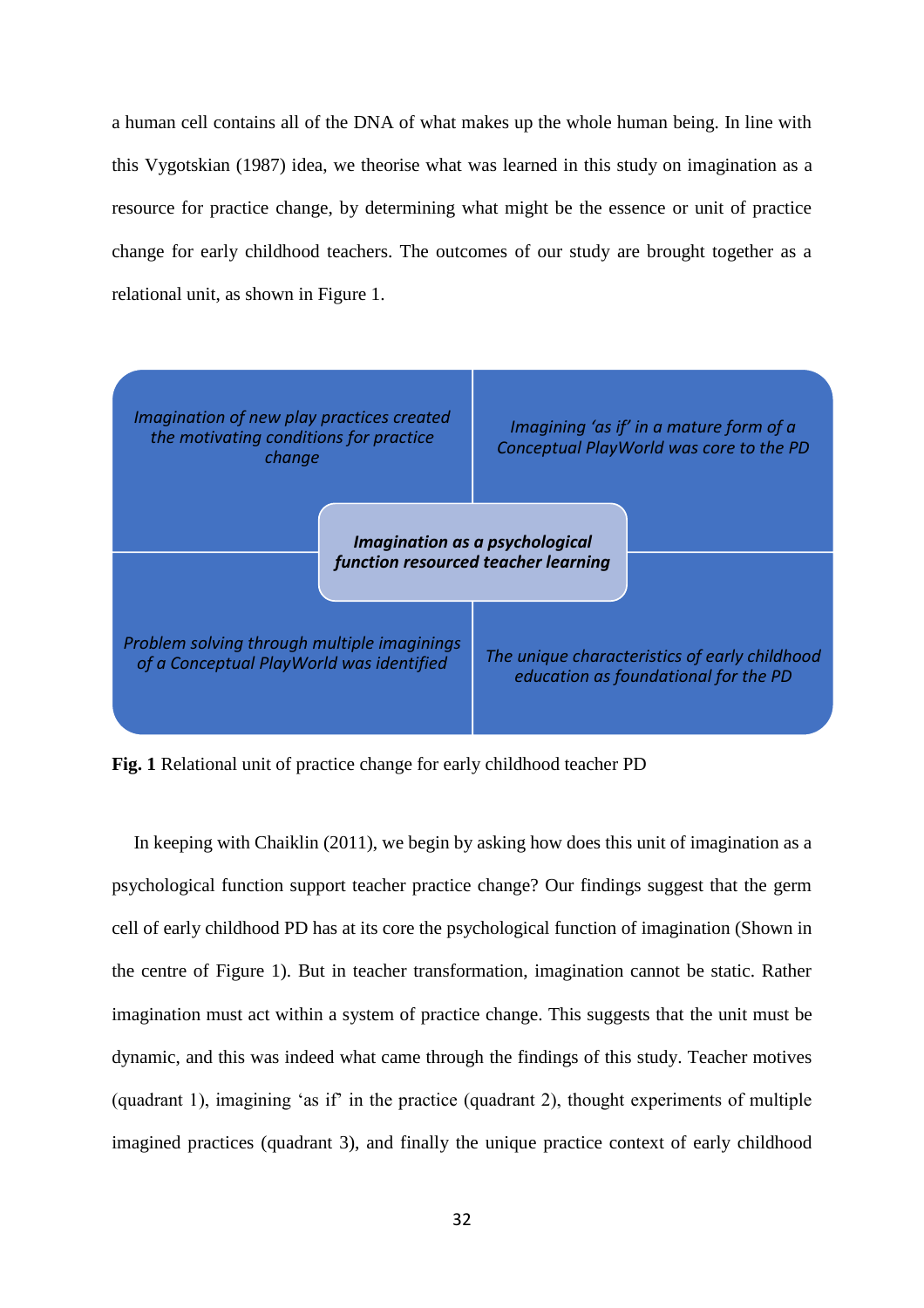settings where teachers' professional practices are realised (quadrant 4), all acted together for practice change. There is a dynamic relation between quadrants, because when the content of the PD changes (quadrant 2), so does the imagined solutions (quadrants 1 and 2), and enacted new practices (quadrant 4). Resourcing this relational unit of practice change in the PD program was imagination, and therefore this psychological function must always be at the core of the system of practice change for early childhood teachers.

# *5.4 PD as collective imagining*

Early childhood teachers participating in PD do so in groups, and these groups go back to centres where they enact practice change collectively with other teachers. In keeping with this reality of early childhood teacher professional practice, the study also identified that there was a dialectical relation between the individual and the collective. This finding has also not been identified in the PD literature focused on early childhood teachers' practice (Nuttall et al., 2015). In this study it was found that all of the teachers used the same book for Period 1 to 3 of the PD program and this gave a shared space in which common problems for practice change were identified – all the teachers struggled with how to use the story book of the Magic Hat to create a dramatic narrative in which problems arise that need solutions in order to amplify the play. This was the object to which the imagined practice was being directed across all the small groups, and where as Chaiklin (2011) suggests, "significant knowledge of a practice can often only be gained through an engagement in trying to develop the practice" (p. 243).

In our study the development of imagined practice was collectively oriented and became a collectively imagined activity of planning and later implementing a Conceptual PlayWorld of the Magic Hat (as an example of the content of the PD program related to play motives). But in tension, was how the same book could create individual pathways for practice change. That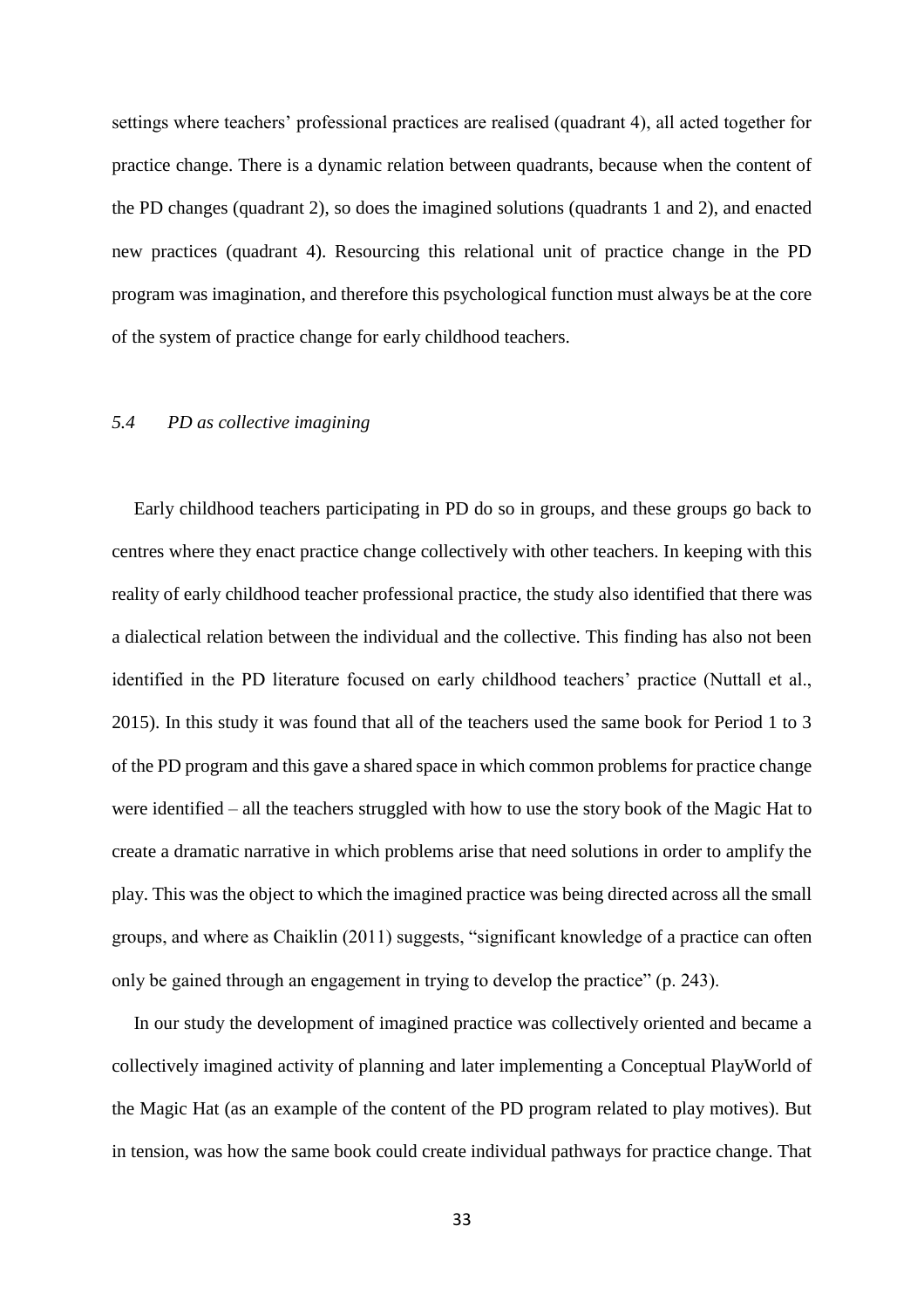is, the Conceptual PlayWorlds that were planned by each small group in relation to the same book, were all different. Whilst the literature identifies that individual practitioner inquiries are key for successful PD program for motivating early childhood teachers' engagement in practice change (Hadley et al., 2015), our study identified that it appeared that rather than individual practitioner inquiries, small group crises about practice change were held in dialectical relations with the collective actions in the whole PD which had an object motive for practice change using a common story and a common practice framework of Conceptual PlayWorld. That is, practices do not sit within the head of the person, but rather there is a relationship between the collective imagining of the early childhood teachers, the imagined new practices explored in the PD program, and the practice context. A dialectical relation between person, PD environment and practice must be theorised. Figure 1 captures how practices can be developed collectively to orients teachers into the development of practice. With the exception of Nuttall et al. (2015), the individual/collective dialectic for practice change appears to be missing from the literature on early childhood PD programs for practice change.

## 5.5 Ongoing practice change

In line with Chaiklin (2011) who said, 'Researchers have often only looked at the consequences of practices; the point is to develop them" (p. 242), the findings of this study captured as a dynamic unit of PD (Figure 1), could theoretically also act as a model for developing early childhood practices. It was the practices of the teachers in the PD which were studied, and their actions in the activity setting of the PD, not only led to the development of practice but also to the development of the model of practice change that is unique to early childhood teachers.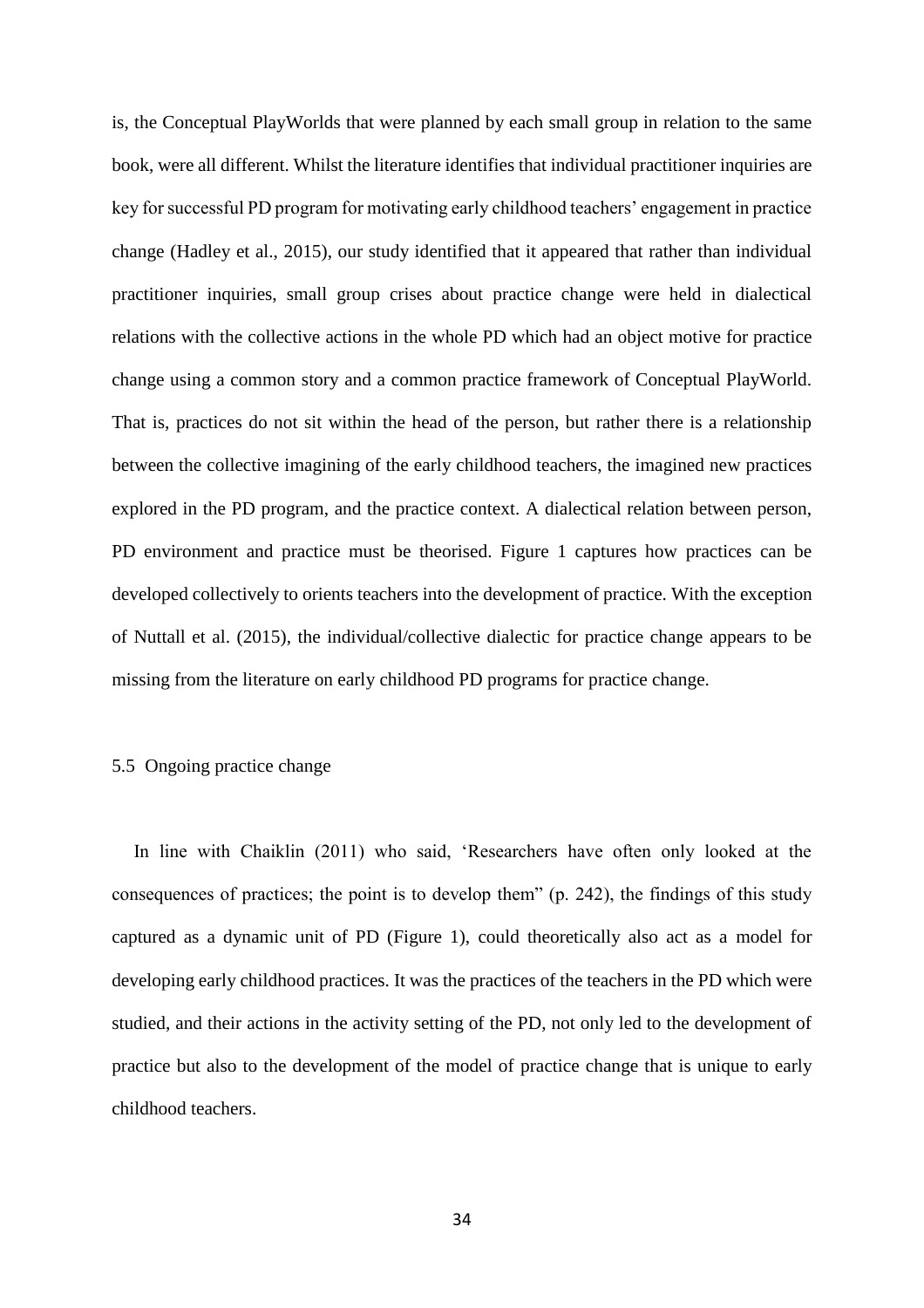The findings were discussed in relation to better understanding the relations between the different characteristic identified in the research, where imagination as a psychological function was used by teachers to resource practice change. Rather than discussing the results as discrete findings, we have theorised the essence of the research as a unit of practice change for early childhood teacher PD, and then discussed the quadrants within the unit in relations with each other. As noted by Chaiklin (2011), we need to understand the dynamics of the concepts that are always in place in everyday practice. Even though teachers may not consciously realise these when developing their practice, the object of the research is to find and discuss these relationally. "The research problem is to better understand the principles of interaction among these relations in the production of the object" (Chaiklin, 2011, p. 224). Ongoing practice change captured in Figure 1 gives some directions to the field.

## **6. Conclusion**

Societal values for greater child outcomes in preschool settings has emerged in recent times in a number of countries, including Australia where the research reported in this paper was undertaken. With societal changes has come new demands on early childhood teachers to introduce more conceptual content into their play-based programs. In line with these new demands, has been the need for ongoing PD to support teachers in meaningfully introducing the learning of concepts as part of children's play. Whilst there have been many studies that have examined the outcomes of teachers' PD (e.g., Getenet et al., 2013; Irvine & Price, 2014; Wingrave & McMahon, 2016), less attention has been directed to how to best support teachers with this practice change. To fill this research gap, the study reported on *the process of practice change* of a group of early childhood teachers introduced to a new model of practice known as Conceptual PlayWorld (URL here).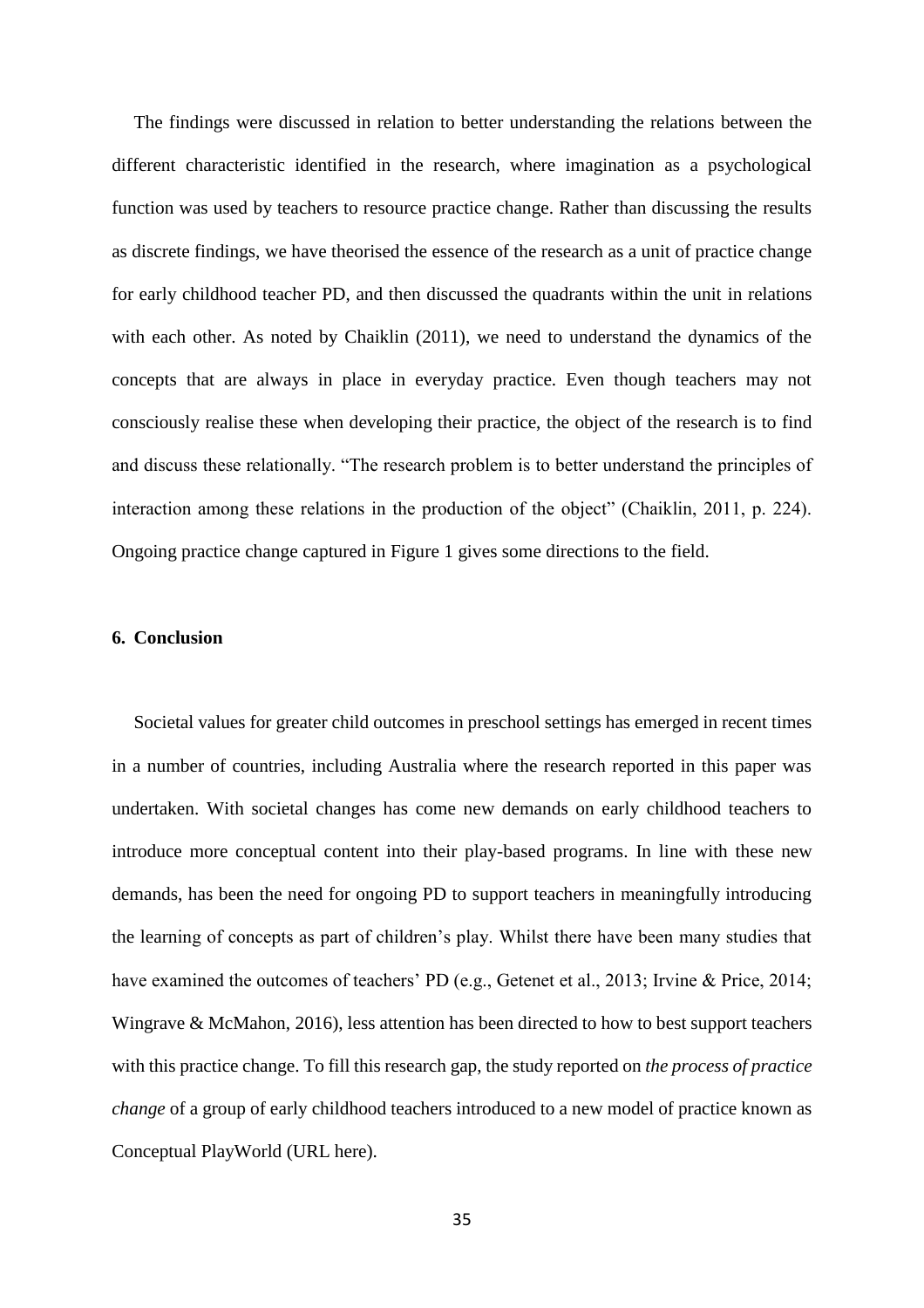We identified through a synthesis of the literature that there is a need for a recognition of the unique practice context of early childhood teachers (Gomez et al., 2015), and that when teachers are developing practices unique to early childhood education this acts as the motive for participation in PD (Nuttall et al., 2015). In line with the literature, we found the teachers motive orientation for imaginary play was core for engaging early childhood teachers in practice change. But what was new, was how *practice change was resourced by the teachers through the psychological function of imagination*.

The literature also showed that practitioner inquiries with expert outsider input is most highly valued process for the PD of early childhood teachers (Hadley et al., 2015). Our study was able to add to the literature by theorising holistically how the relations between the mature and real form (Vygotsky, 1994) of the new practices being introduced in the PD program created the conditions for practice change. With the psychological function of imagination as core, we were able to show that the essence of practice change in the PD program as a relational unit of *imagination of new play practices creating the motivating conditions for practice change; imagining 'as if' in a mature deal form of the new model of practice;* and *problem solving multiple imaginings the new model in practice.*

Finally, to understand theoretically how practice change was realised through the psychological function of imagination, we return to Vygotsky's (2004) original writings on imagination and creativity. But rather than focus on the process of the development of imagination and creativity in childhood, as Vygotsky has written about, in our study the teachers drew upon their fully developed psychological function of imagination in support of practice change. We add to this theorisation by showing how teachers use and need imagination as a psychological function in their professional practice. This has not been discussed theoretically before. We also add to the cultural-historical PD literature (e.g., Edwards et al., 2019; Ellis, 2007; Eun, 2011; Grimmett, 2014; Shabani, 2016), by showing the importance of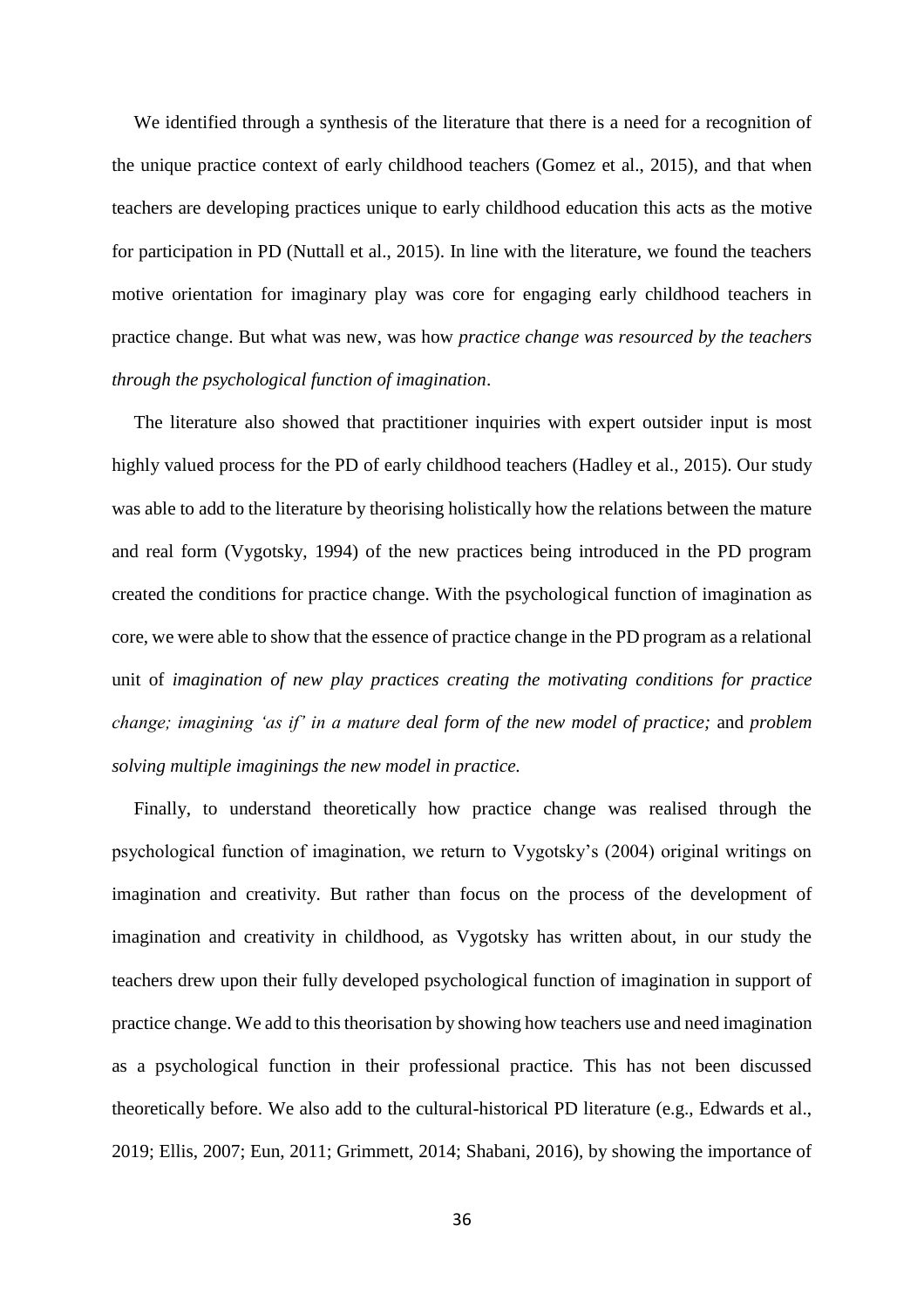imagination in the design and delivery of PD programs for early childhood teachers. Imagination in PD brings to the fore new directions in research. By being aware of this key psychological function for practice change, others may look more closely at not just changes in practice, but also how teachers bring into practice new models that are initially imagined in their mature form and problem solved as thought experiment as part of the process of practice change.

### **7. References**

- Brown, C.P., & Mowry, B. (2017). ''I Wanted to Know How They Perceived Jail'': Studying How One Early Educator Brought Her Students' Worlds into Her Standardized Teaching Context, *Early Childhood Educ Journal*, *45*,163–173. doi: 10.1007/s10643-016-0776-z
- Chaiklin, S. (2011).The role of practice in cultural-historical science. In M. Kontopodis, C. Wulf and B. Fichtner (ed), *Children, development and education*, (pp. 227-246), doi: 10.1007/978-94-007-0243-1\_14, Springer Science3+Business Media,
- de Groot-Reuvekamp, M., Ros, A., & van Boxtel, C. (2018). A successful professional development program in history: What matters? *Teaching and Teacher Education*, *74*, 290- 301 https://doi.org/10.1016/j.tate.2018.07.005
- Ebadi, S., & Gheisari, N. (2016). The role of consciousness-raising through critical reflection in teachers' professional development: A sociocultural perspective. *Cogent Education, 3*(1) doi:10.1080/2331186X.2016.1147990
- Edwards, A., Chan, J., & Tan, D. (2019). Motive orientation and the exercise of agency: Responding to recurrent demands in practices, In A. Edwards, M. Fleer and L. Bottcher (eds.). *Cultural-historical approaches to studying learning and development. Societal, Institutional and personal perspectives*, (pp. 201-214), Springer nature Singapore, Singapore.
- Egert, F., Fukkink, R.G., & Eckhardt, A.G., (2018). Impact of In-Service Professional Development Programs for Early Childhood Teachers on Quality Ratings and Child Outcomes: A Meta- Analysis, *Review of Educational Research, 88*(3), *401–433, DOI: 10.3102/0034654317751918*
- Elek, C., & Page, J. (2019) Critical features of effective coaching for early childhood educators: a review of empirical research literature, *Professional Development in Education*, *45*(4), 567-585, DOI: 10.1080/19415257.2018.1452781
- Ellis, V, (2007). Taking subject knowledge seriously: from professional knowledge recipes to complex conceptualizations of teacher development, *The Curriculum Journal*, *18*(4), 447- 462, DOI: 10.1080/09585170701687902
- Eun, B. (2008) Making connections: grounding professional development in the developmental theories of Vygotsky, *The Teacher Educator*, *43* (2), 134-155, doi: 10.1080/08878730701838934
- Eun, B. (2011) A Vygotskian theory‐based professional development: implications for culturally diverse classrooms, *Professional Development in Education*, *37*(3), 319-333, doi: 10.1080/19415257.2010.527761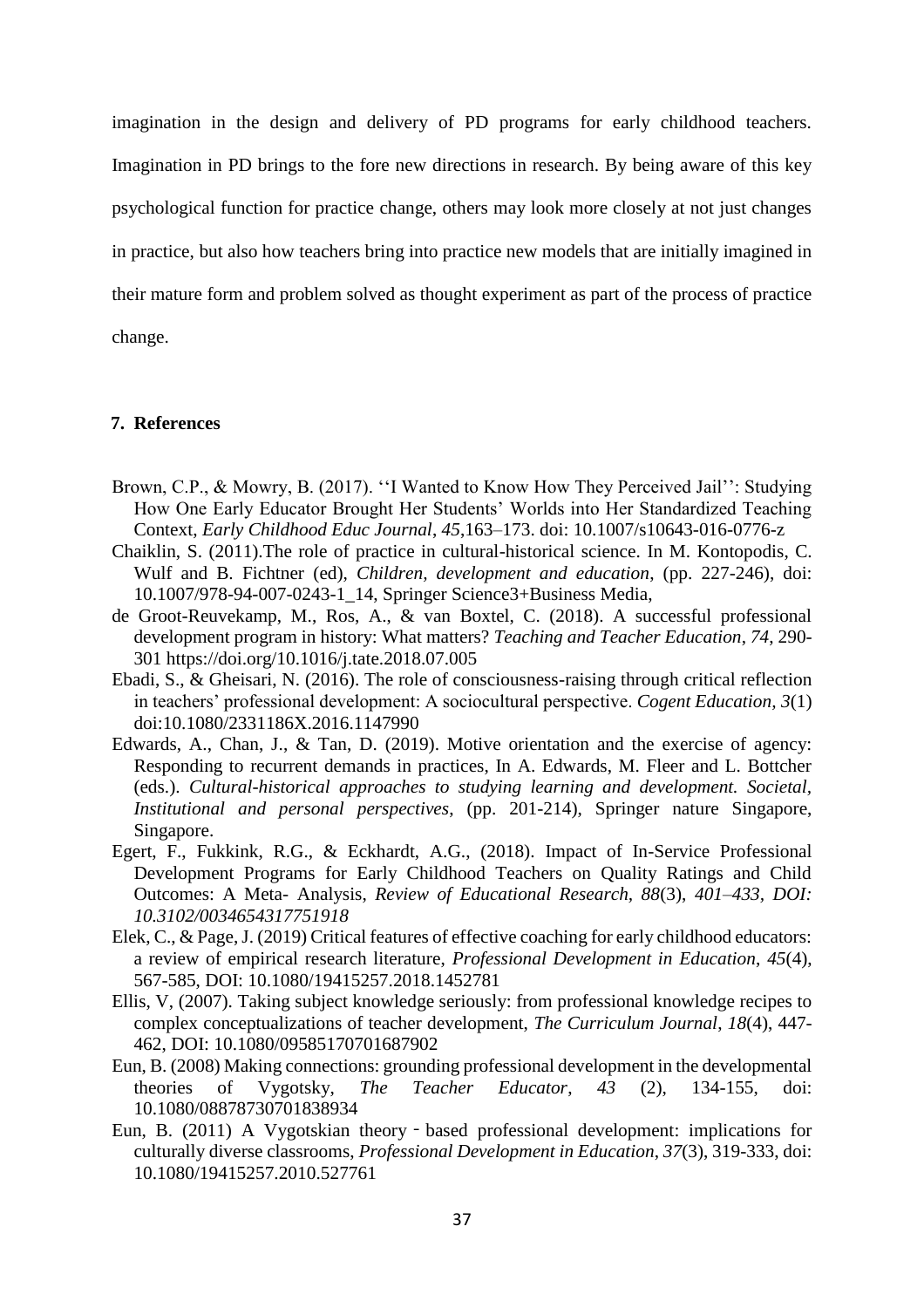- Giamellaro, M., & Siegel, D.R. (2018). Coaching teachers to implement innovations in STEM, *Teaching and Teacher Education*, *76*, 25-38, https://doi.org/10.1016/j.tate.2018.08.002
- Getenet, S., Trimble, A. and Nailon, D. (2013). Perspectives on Professional Development in Australian Education: Some Realities of Standards-Based Professional Development, *International Journal of Innovative Interdisciplinary Research*, *2*(I2), 34-48
- Gomez, R.E., Lynn Kagan, S., & Fox, E.A., (2015) Professional development of the early childhood education teaching workforce in the United States: an overview, *Professional Development in Education*, *41*(2), 169-186, doi: 10.1080/19415257.2014.986820
- Gore, J., Lloyd, A., Smith, M., Bowe, J., Ellis, H., & Lubans, D. (2017). Effects of professional development on the quality of teaching: Results from a randomised controlled trial of Quality Teaching Rounds, Teaching and Teacher Education, *68*, 99-113, doi.org/10.1016/j.tate.2017.08.007
- Grimmett, H. (2014). *The practice of teachers' professional development: A cultural-historical approach*. Sense Publishers, Rotterdam
- Hadley, F., Waniganayake, M., & Shepherd, W. (2015). Contemporary practice in professional learning and development of early childhood educators in Australia: Reflection on what works and why, *Professional Development in Education*, *41*(2), 187-202, doi: 10.1080/19415257.2014.986818
- Hedegaard, M. (2008) Developing a dialectic approach to researching children's development. In M. Hedegaard and M. Fleer (eds), *Studying children: A cultural–historical approach*. Berkshire: Open University Press, pp. 30-45.
- Hedegaard, M. (2014). The significance of demands and motives across practices in children's learning and development. An analysis of learning in home and school, *Learning, Culture and Social Interaction*, *3*,188-194
- Hoffman-Kipp, P., Artiles, A. J., & López-Torres, L. (2003). Beyond reflection: Teacher learning as praxis. *Theory into Practice, 42*(3), 248-254. Retrieved from <https://search.proquest.com/docview/218780220?accountid=12528>
- Ingleby, E. (2018) Early years educators' perceptions of professional development in England: an exploratory study of policy and practice, *Professional Development in Education, 44*(1), 22-32, doi: 10.1080/19415257.2017.1280522
- Ingleby, E., & Hedges, C., (2012). Exploring the continuing professional development needs of pedagogical practitioners in early years in England, *Professional Development in Education, 38*(4), 533-549, doi: 10.1080/19415257.2011.651777
- Irvine S., & Price, J. (2014). Professional conversations: A collaborative approach to support policy implementation, professional learning and practice change in ECEC, *Australasian Journal of Early Childhood, 39*(3), 85-93
- Johnston, K., Hadley, F., & Waniganayake, M. (2020). Practitioner inquiry as a professional learning strategy to support technology integration in early learning centres: Building understanding through Rogoff's planes of analysis, Professional Development in Education, 46(1), 49-64, doi:10.1080/19415257.2019.1647871
- Kaderavek, J.N., Paprzycki, P., Czerniak, C.M., Hapgood, S., Mentzer, G., Molitor, S., & Mendenhall, R. (2020) Longitudinal impact of early childhood science instruction on 5th grade science achievement, *International Journal of Science Education*, *42*(7), 1124-1143, DOI: 10.1080/09500693.2020.1749908
- Lantz-Andersson, A., Lundin, M., & Selwyn, N. (2018). Twenty years of online teacher communities: A systematic review of formally-organized and informally-developed professional learning groups, *Teaching and Teacher Education*, *75*, 302-315
- Lauer, P.A., Christopher, D.E., Firpo-Triplett, R., & Buchting, F. (2014). The impact of shortterm professional development on participant outcomes: a review of the literature,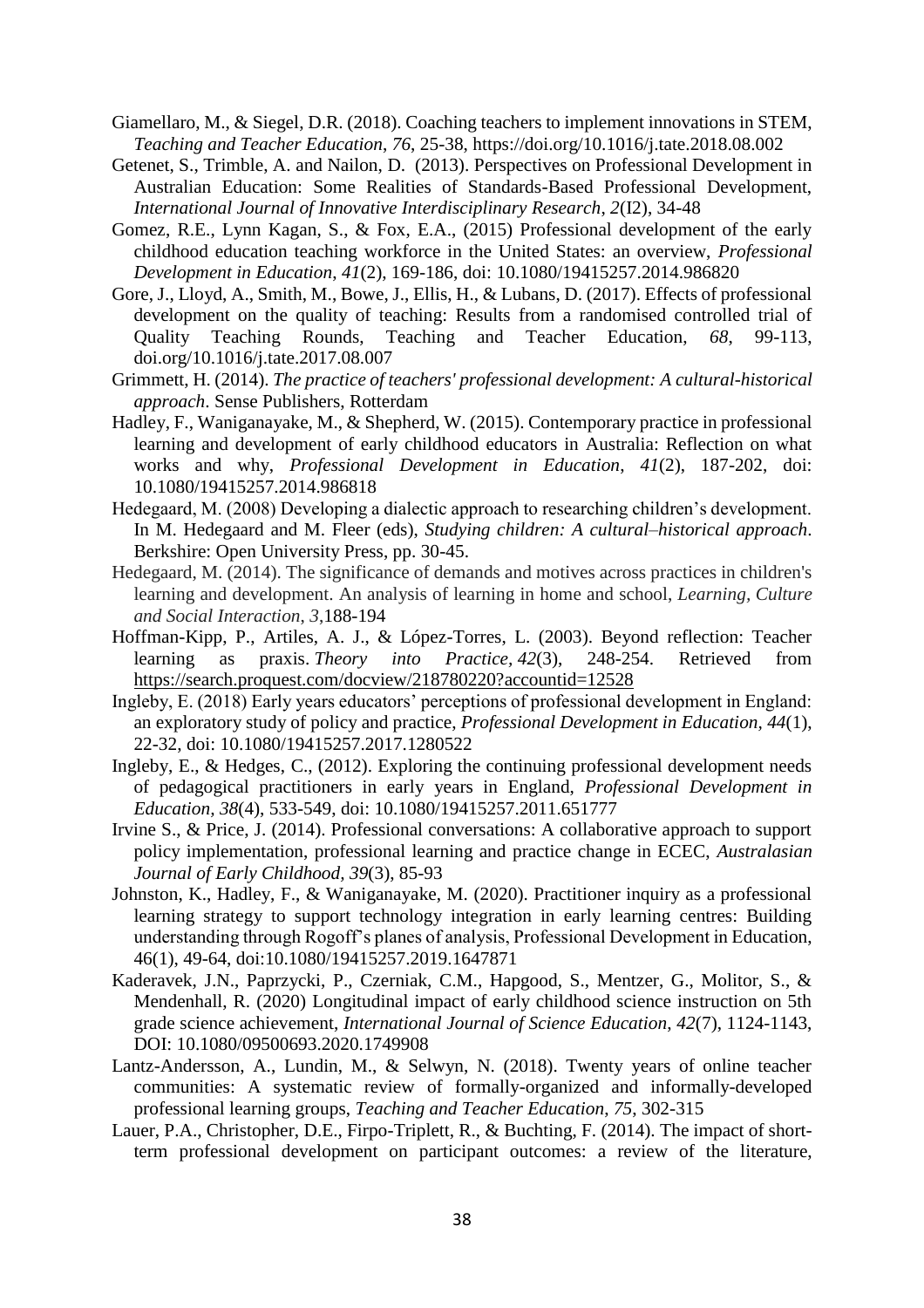*Professional Development in Education*, *40*(2), 207-227, doi: 10.1080/19415257.2013.776619

- Lave, J., & Wenger, E. (1991). *Situated learning*. Cambridge: Cambridge University Press. http://dx.doi.org/10.1017/CBO9780511815355
- Linder, S.M., Rembert, K., Simpson, A., & Ramey. M.D. (2016). A mixed-methods investigation of early childhood professional development for providers and recipients in the United States, *Professional Development in Education*, *42*(1), 123-149, doi: 10.1080/19415257.2014.978483
- McMillan, D.J., Walsh, G., Gray, C., Hanna, K., Carville, S., & McCracken, O. (2012). Changing mindsets: the benefits of implementing a professional development model in early childhood settings in Ireland, *Professional Development in Education*, *38*(3), 395-410, doi: 10.1080/19415257.2011.637226
- Moran, M.J., Bove, C., Brookshire, R., Braga, P., & Mantonvani, S. (2017). Learning from each other: The design and implementation of a cross-cultural research and professional development model in Italian and U.S. toddler classrooms, *Teaching and Teacher Education*, *63*(2017) 1-11, doi.org/10.1016/j.tate.2016.10.018
- Murphy, C., Scantlebury, K., & Milne, C. (2015): Using Vygotsky's zone of proximal development to propose and test an explanatory model for conceptualising coteaching in pre-service science teacher education, *Asia-Pacific Journal of Teacher Education*, doi:10.1080/1359866X.2015.1060291
- Nasser, I., Kidd, J.K., Burns, M.S., & Campbell, T. (2015). Head Start classroom teachers' and assistant teachers' perceptions of professional development using a LEARN framework, *Professional Development in Education*, *41*(2), 344-365, doi: 10.1080/19415257.2013.833538
- Nuttall, J., Edwards, S., Mantilla, A., Grieshaber, S., & Wood, E (2015). The role of motive objects in early childhood teacher development concerning children's digital play and playbased learning in early childhood curricula. *Professional development in education*, *41*(2), 222–235. doi:10.1080/19415257.2014.990579
- Organisation for Economic Co-operation and Development (OECD). 2012, Starting strong III: A quality toolbox for early childhood education and care, Paris: OECD.
- Parsons, S.A., Amy C. Hutchison, A.C., Hall, L.A., Allison Ward Parsons, A.W., Samantha T. Ives, S.T., & Bruyning Leggett, A.(2019). U.S. teachers' perceptions of online professional development, Teaching and Teacher Education *82*, 33-42, doi.org/10.1016/j.tate.2019.03.006
- Powell, C.G., & Bodur, Y. (2019). Teachers' perceptions of an online professional development experience: Implications for a design and implementation framework, Teaching and Teacher Education, *77*, 19-30
- Schaap, H., & de Bruijn, E., (2018). Elements affecting the development of professional learning communities in schools, *Learning Environ Research*, *21*, 109–134, doi.org/10.1007/s10984-017-9244-y
- Scribner, S., (19997). Mind in action: A functional approach to thinking, In E. Tobach, R.J. Falmagne, M.B. Parlee, L.M. W.Martin and A. S. Kapelman (eds.), *Mind and social practice. Selected writings of Sylvia Scribner*, (pp. 296-307), Cambridge University Press, Cambridge New York US.
- Shabani, K. (2016). Applications of Vygotsky's sociocultural approach for teachers' professional development. *Cogent Education,* 3(1) doi: http://dx.doi.org/10.1080/2331186X.2016.1252177
- Shannon, D., Snyder, P., & McLaughlin, T. (2015). Preschool teachers' insights about webbased self-coaching versus on-site expert coaching, *Professional Development in Education*, *41*(2), 290-309, DOI: 10.1080/19415257.2014.986819